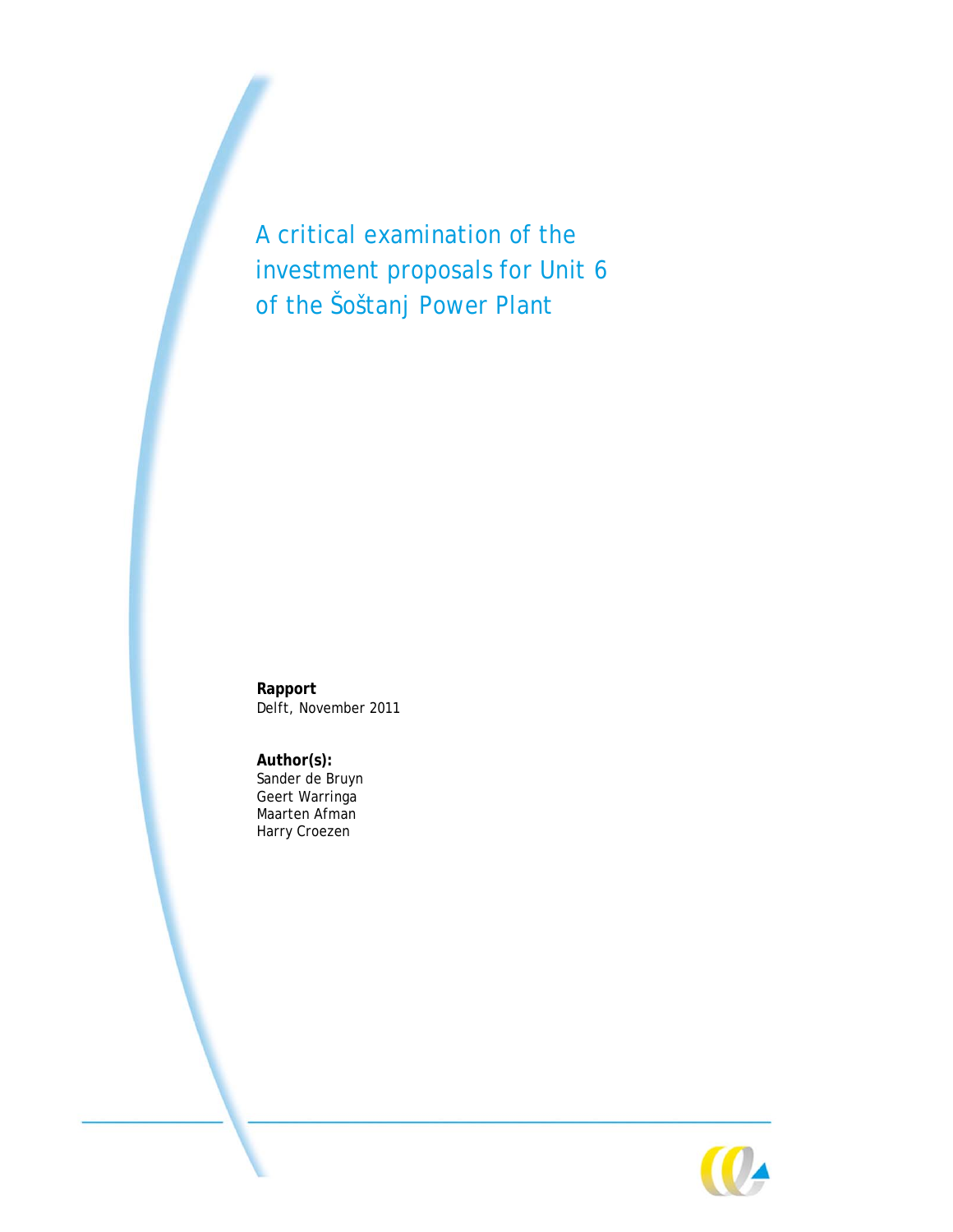### Publication Data

**Bibliographical data:** 

**Sander de Bruyn, Geert Warringa, Maarten Afman, Harry Croezen A critical examination of the investments proposals for Unit 6 of the Šoštanj Power Plant Delft, CE Delft, November 2011** 

**Investment / Power plant / Thermal / Lignite / Costs / Economy / Analysis** 

**Publication code: 11.7619.78** 

**CE publications are available from www.cedelft.eu** 

**Commissioned by: CEE Bankwatch Network and Focus Association for Sustainable Development.** 

Further information on this study can be obtained from the main author Sander de Bruyn (bruyn@ce.nl) or the client, Piotr Trzaskowski. Energy and climate coordinator at Bankwatch (piotr.trzaskowski@bankwatch.org).

CEE Bankwatch Network. Bankwatch is an international non-governmental organisation (NGO) with member organisations from countries across central and eastern Europe (CEE). We monitor the activities of international financial institutions which operate in the region and promote environmentally, socially and economically sustainable alternatives to their policies and projects.

Focus Association for Sustainable Development is an independent, non-governmental, apolitical and non-profit environmental organisation. The mission of Focus is to stimulate solutions for environmentally and socially responsible life through education, awareness raising and co-shaping policies in the field of climate change. We focus our work on the issues of climate, energy, mobility, global responsibility and consumption. In the framework of these issues we organise various events, run campaigns and practically oriented projects, raise awareness, monitor, analyse, take part in decision-making processes, co-operate with a variety of stakeholders and work with the media. The work runs at local and national level, as well as at EU and international level.

This study was prepared thanks to assistance of European Climate Foundation. © copyright, CE Delft, Delft

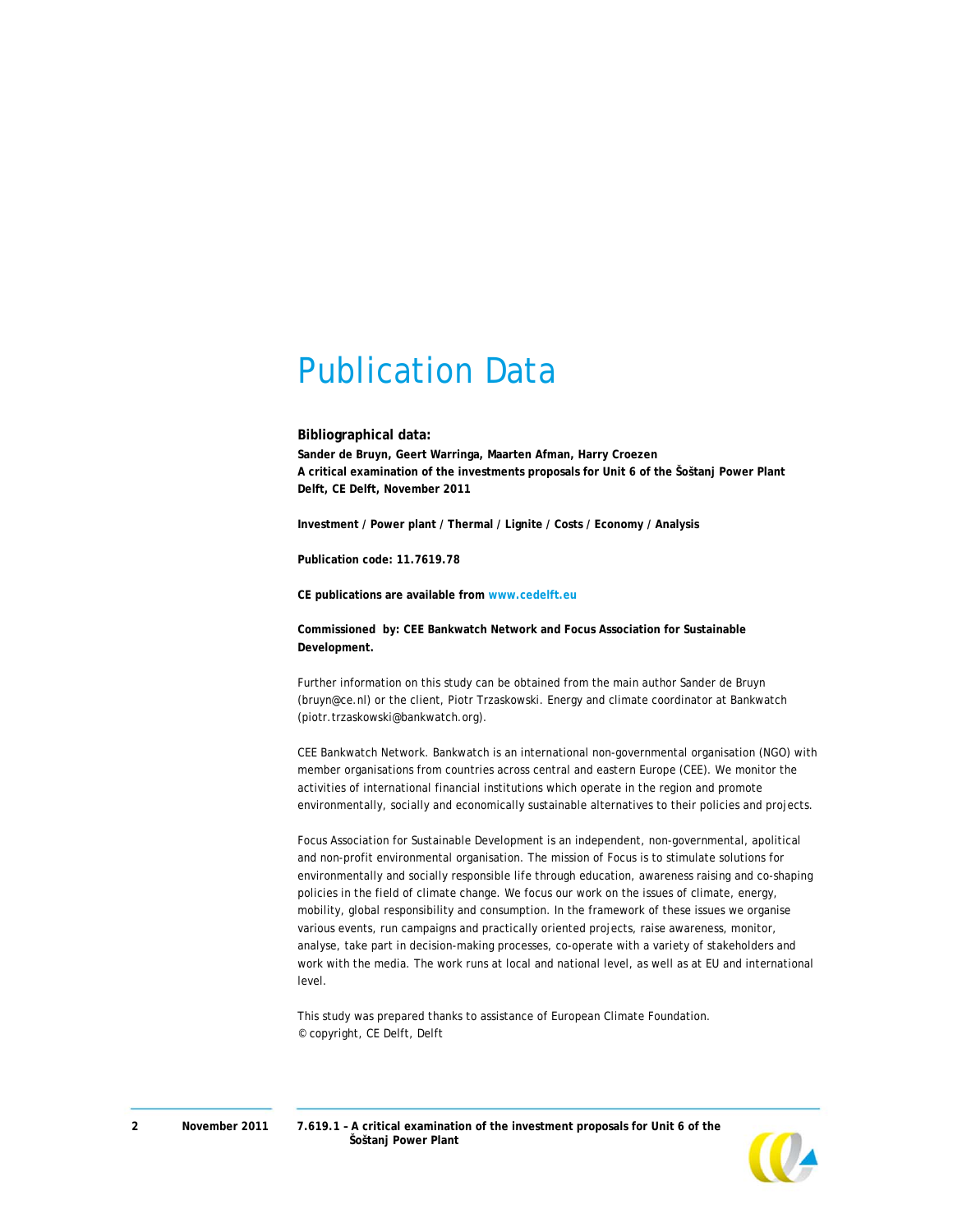## **Contents**

| 1<br>1.1       | Introduction<br>Purpose of this study                        | 5<br>5            |
|----------------|--------------------------------------------------------------|-------------------|
| 1.2            | Structure of the report                                      | 5                 |
| 1.3            | Background information: the investment initiative at Šoštanj | 6                 |
| 1.4            | Background information: the financial investment plan        | 8                 |
| $\overline{2}$ | Analysing financial viability                                | 11                |
| 2.1            | Introduction                                                 | 11                |
| 2.2            | Costs                                                        | $12 \overline{ }$ |
| 2.3            | Lignite consumption                                          | 12                |
| 2.4            | Costs for $CO2$ emissions                                    | 16                |
| 2.5            | <b>Benefits</b>                                              | 18                |
| 2.6            | Conclusion                                                   | 20                |
| 3              | Impacts on profitability                                     | 23                |
| 3.1            | Introduction                                                 | 23                |
| 3.2            | Impacts on net operating profits and losses                  | 25                |
| 3.3            | Conclusions                                                  | 25                |
| 4              | Conclusions                                                  | 27                |
|                | Literature                                                   | 29                |

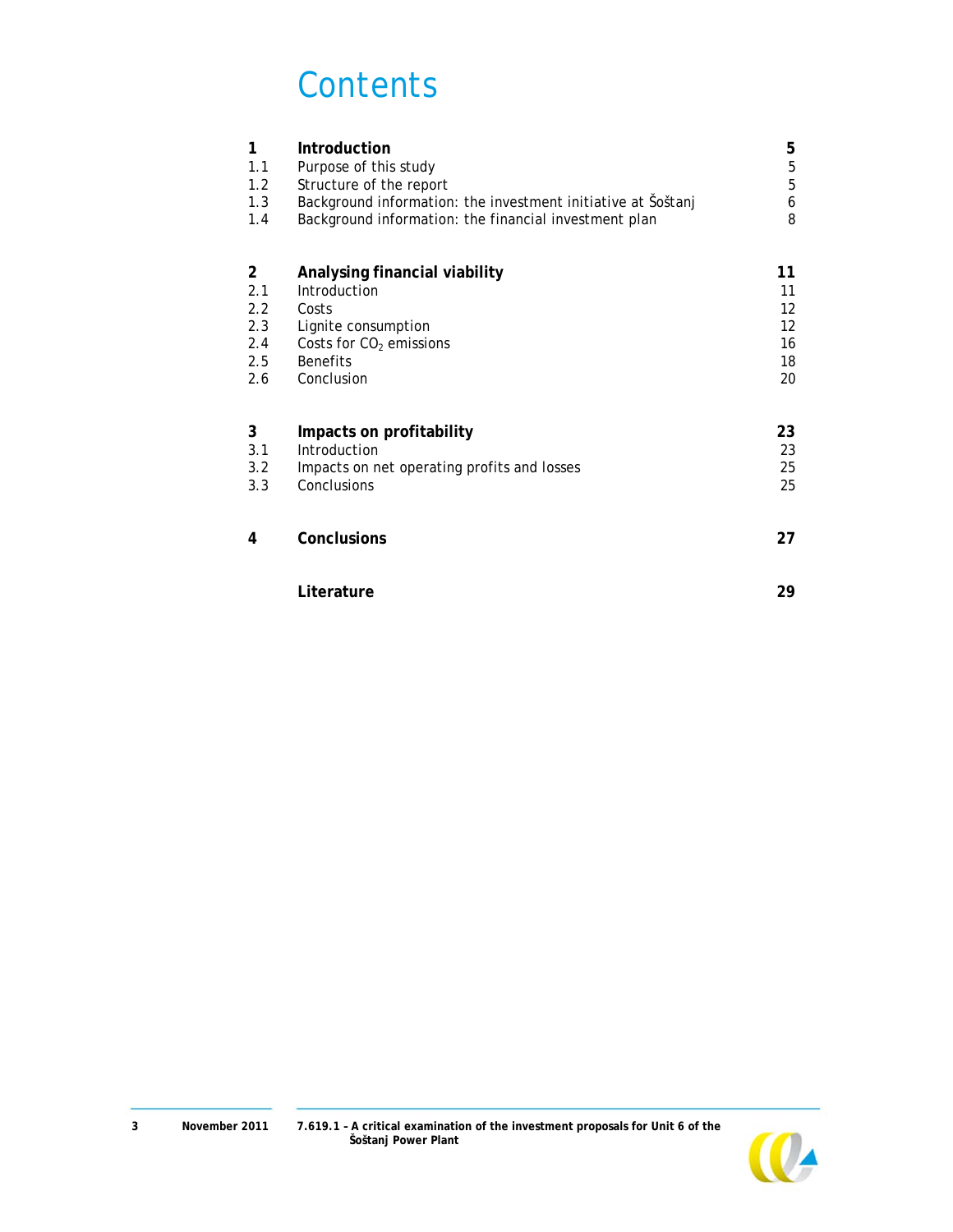**4 November 2011 7.619.1 – A critical examination of the investment proposals for Unit 6 of the Šoštanj Power Plant** 

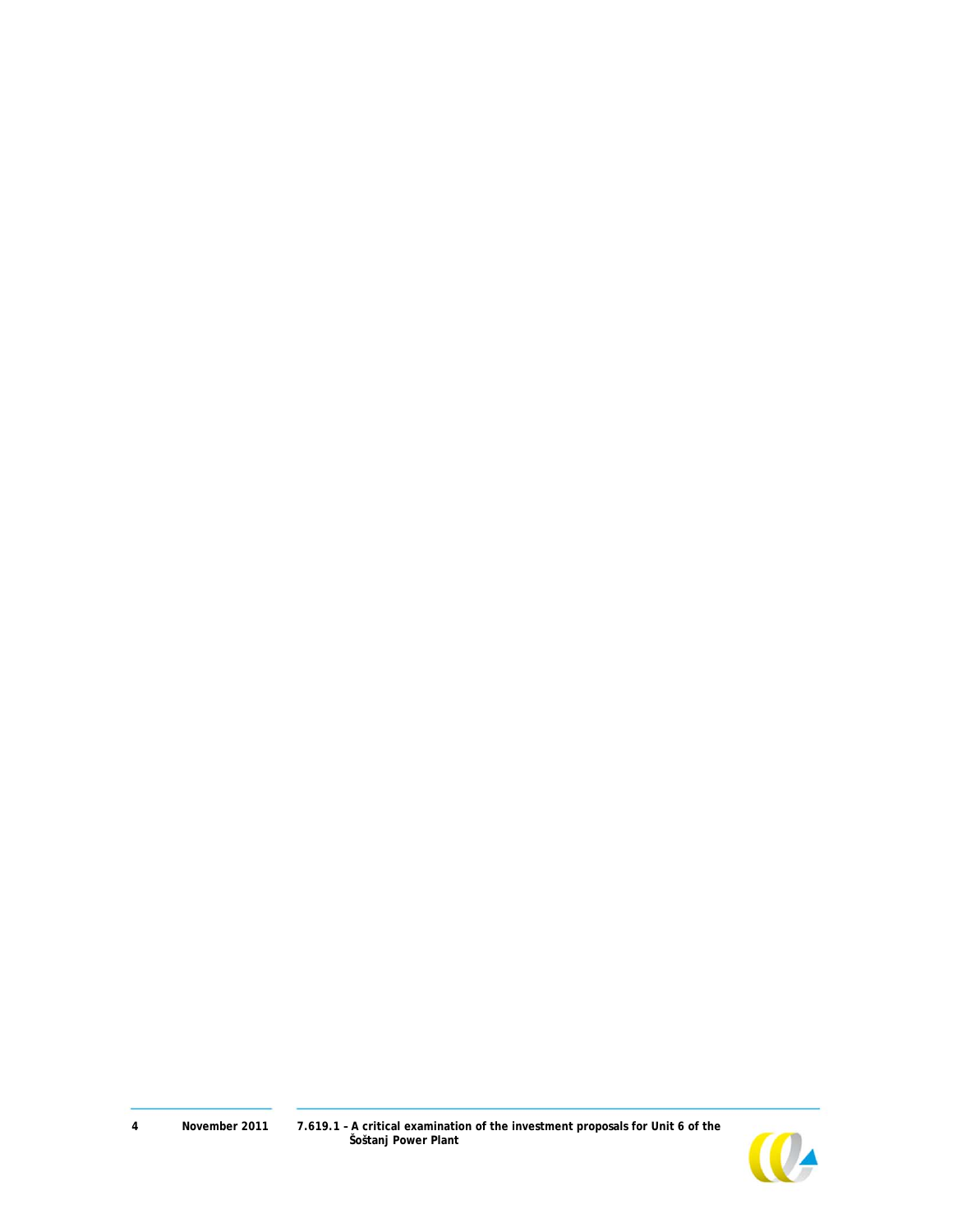## **Introduction**

### **1.1 Purpose of this study**

The Holding Slovenske Elektrarne (HSE), owner of the electricity production unit Termoelektrarna Šoštanj (ŠTPP) in Slovenia, has commissioned a plan to construct Unit 6 of this powerplant. The main reason for the investment in a new Unit 6 is that the existing production units in ŠTPP are obsolete and operating with outdated technology which will eventually fail to comply with the minimum requirements for such units. The proposed Unit 6 will replace Units 4 and 5 and will be fired using lignite from the nearby Velenje mine. Using modern technology, efficiency of electricity production will be enhanced and environmental impacts per produced unit of electricity lowered compared to present electricity production.

In 2005 the first investment plan has been submitted, which has been adapted in 2006 and 2009 to qualify for loans from the European Investment Bank (EIB) and European Bank for Reconstruction and Development (EBRD). In 2011 a fourth revision of the investment plan (IP4 hereafter) has been drafted which was required as the EIB requested a state guarantee. The Slovenian "Decree on the uniform methodology for the preparation and treatment of investment documentation in the field of public finance" (Official Gazette RS, No. 60/2006) requires certain rules to be followed for this state guarantee. One of these specific rules lay in the area of the expected rate of return on investments, which must exceed the 7%. The amended investment plan of 2011 shows that the internal rate of return indeed does exceed the 7%. However, given the high degree of risk of the project, the Slovenian government demanded in April 2011 a minimal discount rate of 9%. This discount rate is accordance with the sectoral policy for the energy sector<sup>1</sup>. This implies that the IRR in the amended investment plan is lower than mentioned in the governmental guideline.

As with any investment plan, the calculations crucially depend on the assumptions that have been included on the future development of costs and benefits. CEE Bankwatch Network and Focus, association for sustainable development, have asked CE Delft to review the investment plan for the Šoštanj lignite fired powerplant and investigate whether crucial variables have been rightly assessed. This report analyses the investment plan and compares the assumptions relating to the future underlying the investment plan.

#### **1.2 Structure of the report**

 $\overline{a}$ 

First, in Section 1.3, we will provide some technical background information on the investment initiative at Šoštanj and in Section 1.4 we will summarize the main findings of the financial investment plan. Then, in Chapter 2, we will analyse the main findings with respect to crucial variables in the investment plan, such as electricity prices,  $CO<sub>2</sub>$  allowance prices, costs of investment and other aspects. While some of these aspects have properly been included in the investment plan, there are serious doubts about various aspects, in particular coal prices,  $CO<sub>2</sub>$  prices and electricity output. Then in Chapter 3 we will assess

**5 November 2011 7.619.1 – A critical examination of the investment proposals for Unit 6 of the Šoštanj Power Plant** 



<sup>1</sup> http://www.mg.gov.si/fileadmin/mg.gov.si/pageuploads/Energetika/Dokumenti/ Sektorska\_politika\_Energetika\_Final.pdf, p. 46.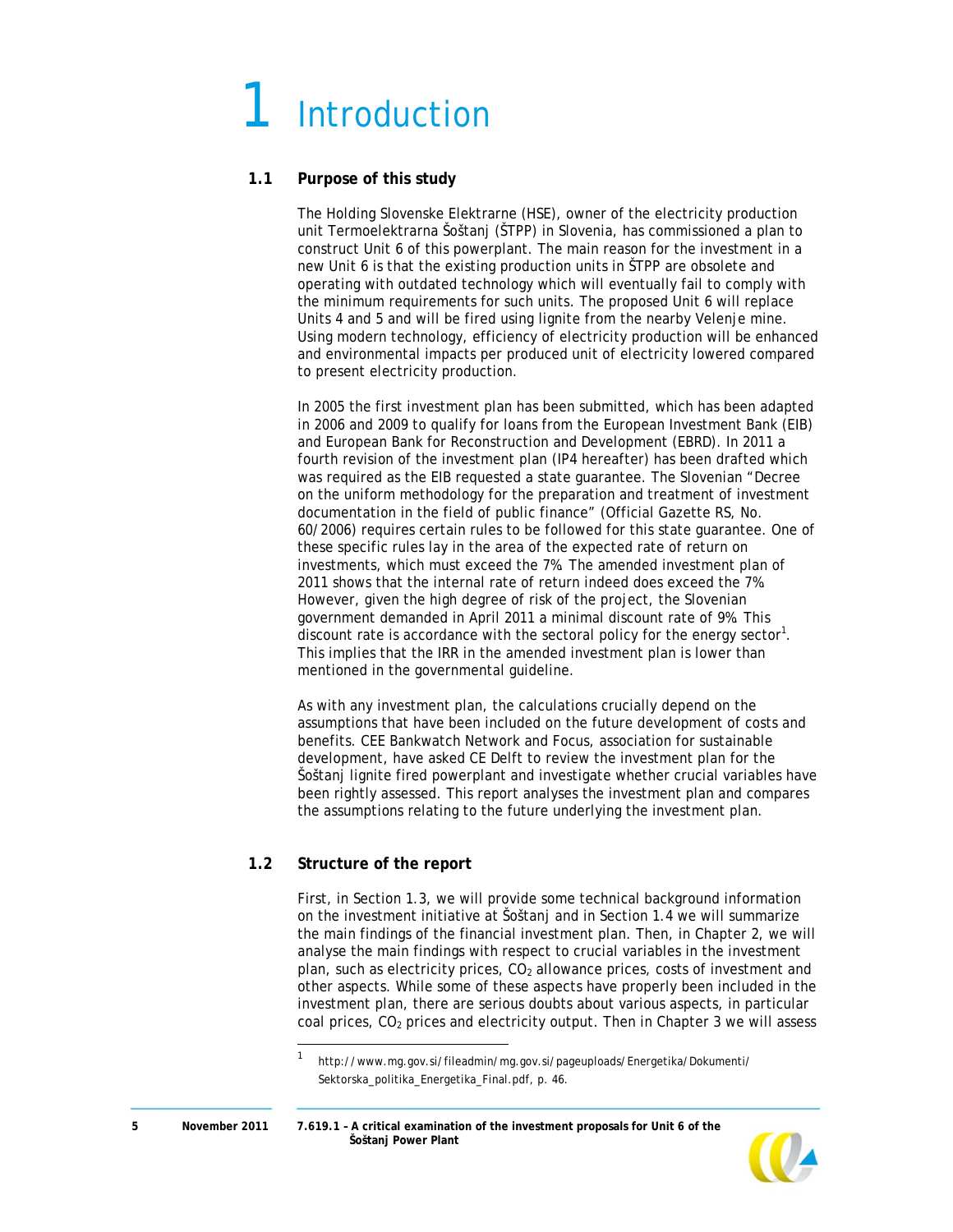the likeliness that taking into account more realistic assumptions on these variables would have yielded different outcomes with respect to the profitability of the project. Finally, Chapter 4 draws conclusions.

#### **1.3 Background information: the investment initiative at Šoštanj**

The Termoelektrarna Šoštanj d.o.o. (TEŠ) power company has planned the realisation of a new ultra super critical pulverized lignite fired 545 MWe (net) power station at its production site near Velenje and the Premogovnik Velenje lignite mine (see Figure ). TEŠ is a thermal generation Company owned by Holding Slovenske Elektrarne d.o.o. (HSE), the largest Slovenian organisation in the area of power generation.



**Figure Location of the TSPP site and adjacent lignite reserves** 

Source: http://www.euracoal.org/pages/layout1sp.php?idpage=80.

According to the non technical summary of October 2009 *"Termoelektrarna Šoštanj d.o.o. is undertaking a modernisation program aimed at meeting Slovenia's future energy demands in compliance with European Union environmental standards."*<sup>2</sup>

The modernisation process is focused on the replacement of existing low efficiency lignite fired units with a new state-of-the art Unit 6, constructed within the boundaries of the existing site. The existing Units have a net efficiency of 32.5% - 33.0%. Units 1 – 4 are to be shut down completely, Unit 5 is to become a cold standby unit (partial load unit) with a maximum production of 1,055 GWhe/year, half of current annual production.

**6 November 2011 7.619.1 – A critical examination of the investment proposals for Unit 6 of the Šoštanj Power Plant** 



<sup>&</sup>lt;sup>2</sup> Modernisation and Reconstruction of Termoelektrarna Šoštanj Power Plant, Non-technical summary, October 2009.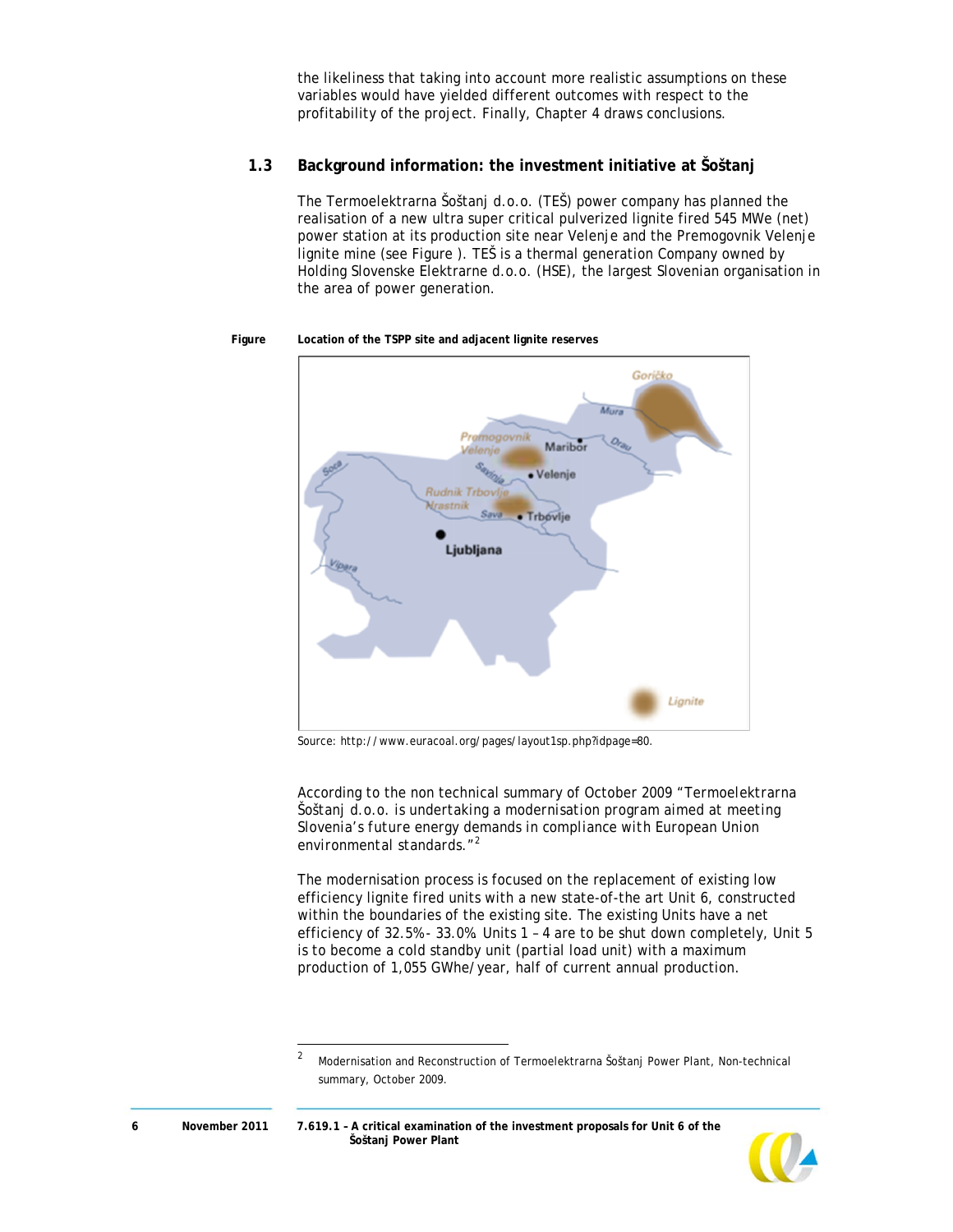**Figure Location and impression of the TSPP site** 



Source: http://www.te-Šoštanj.si/filelib/ebrd/nts\_final\_eng.pdf.

**Table Current power plant inventory** 

| Power station | Capacity (MWe) | Start data |
|---------------|----------------|------------|
| Unit 1        | 30             | 1956       |
| Unit 3        | 75             | 1960       |
| Unit 4        | 275            | 1972       |
| Unit 5        | 345            | 1977       |
| Gas Turbine 1 | 42             | 2008       |
| Gas Turbine 2 | 42             | 2008       |

The technical specifications of Unit 6 as given in the 'amended investment plan' of August 2011 are summarized Table . The designed changes in power and heat generation of the different units are illustrated Figure .

**Table Technical specification of TSPP Unit 6** 

| Power station                                       |       |
|-----------------------------------------------------|-------|
| Power installed (MWe)                               |       |
| - gros maximum                                      | 600   |
| - net maximum                                       | 545   |
| - net annualized average                            | 532   |
| Heat generation, annual average (MW <sub>th</sub> ) | 50    |
| Net electric efficiency                             | 42.6% |
| (maximum power generation)                          |       |
| Annual operational time (hours)                     | 6.65  |

As outlined in the fourth investment plan (IP4), TES expects in the first ten years after the start up of Unit 6 to be able to sell approximately 1,000 GWhe/a year more electricity than it currently produces. Heat production remains more or less constant with a small expected increase after 2028.

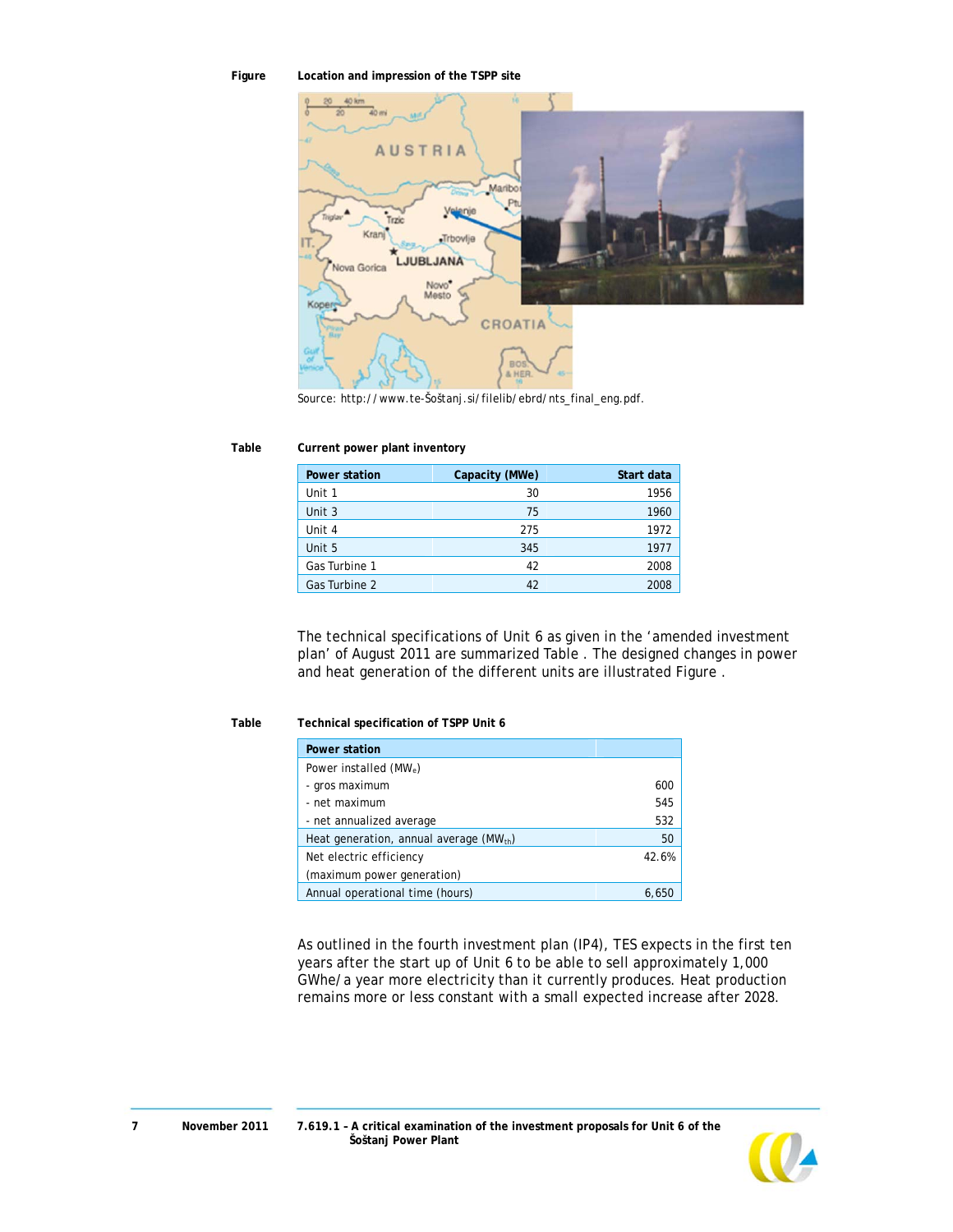**Figure Projected changes in power (left figure) and heat generation (right figure) of individual power plants (all figures in GWh/a). Data from the IP4** 



The mentioned operational period per year of 6,650 hours between 2015-2028 is somewhat higher compared with current operational hours for unit 4 and 5 (6,000–6,250 hours/a). After 2028 the operational hour slowly decrease implying that unit 6 is less frequently used to satisfy base load and more frequent start-ups are foreseen.

The technical potential of Unit 6 will permit flexible operation, which means that the sales price achieved will be above the base load price. According to the analysis conducted, the sales price would be 6 or 7 % above the base load price. Assuming a downtime of 2 weeks/year for maintenance, the Unit will operate at an average capacity of 80% with a range of  $\pm$  20%.

### **1.4 Background information: the financial investment plan**

Investment plans to build the unit 6 for Termoelektrarna Šoštanj in Slovenia have been underway since 2006. The fourth amended investment plan (IP4 hereafter), released in August 2011, is subject for this study. The main financial results of IP4 are presented in Table .

#### **Table Financial results IP4**

| Parameter                   | Value            |
|-----------------------------|------------------|
| Investment repayment period | 15 years         |
| NPV with a 7% discount rate | 83.6 million EUR |
| <b>IRR</b>                  | 7.59%            |
| Return on equity            | 13.6%            |
| $\sim$                      |                  |

Source: IP4.

The results indicate an investment repayment period and an internal return of 7.59%. The return on equity is 13.6%. This shows the profit TEŠ can generate in terms of sources provided by its shareholders.

The yearly operating revenues and costs of the project for some years are presented in Table .

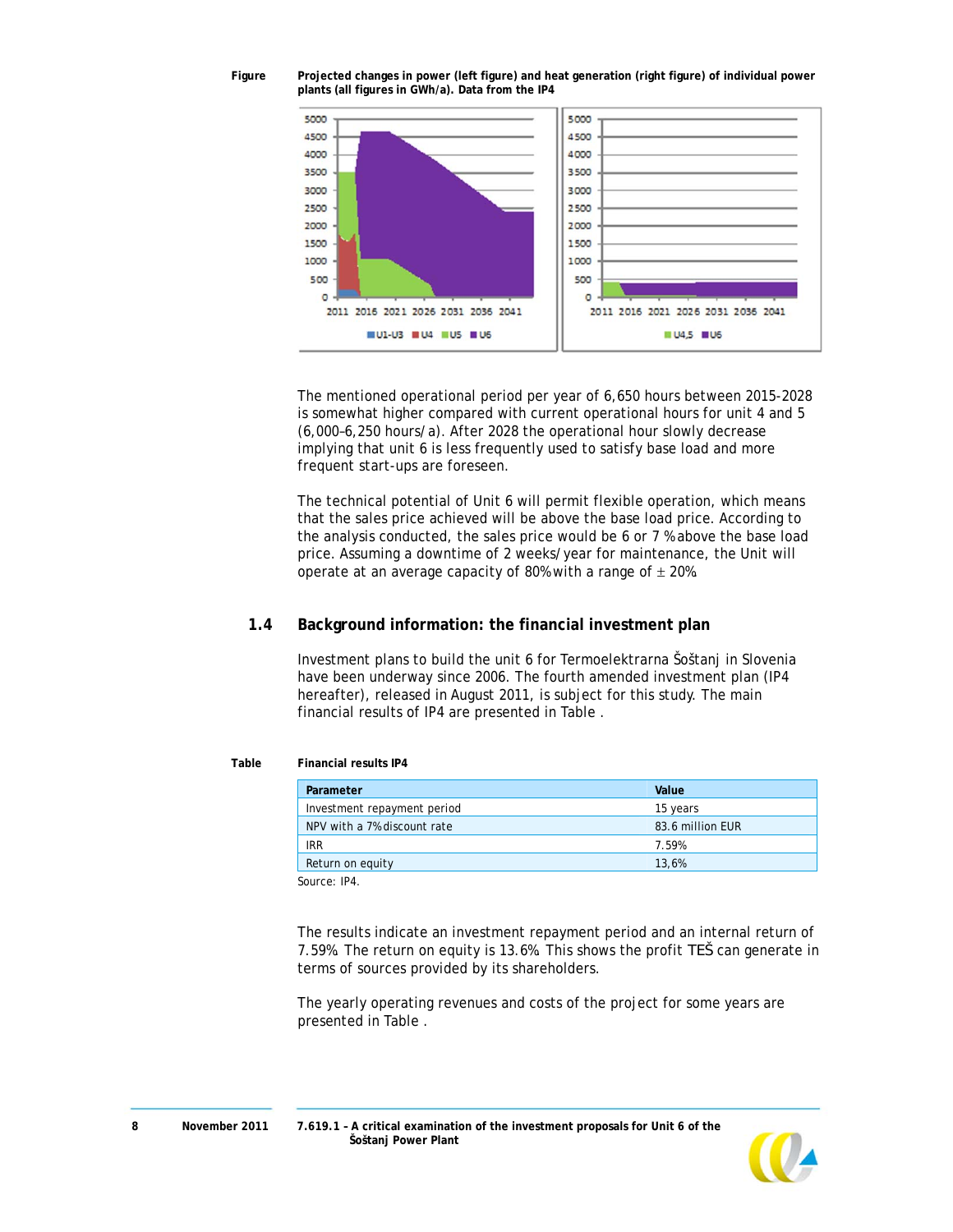|                                          | 2015      | 2020      | 2025      | 2035      | 2045      | 2054      |
|------------------------------------------|-----------|-----------|-----------|-----------|-----------|-----------|
| Revenue                                  | 271,707.5 | 291,510.7 | 324,302.3 | 331,484.8 | 324,811.1 | 385,396.2 |
| Electrical and<br>thermal power<br>sales | 266,207.5 | 285,655.9 | 318,067.3 | 324,403.8 | 316,755.4 | 376,334.2 |
| Ash and gypsum sales<br>2                | 1,500.0   | 1,650.7   | 1,816.6   | 2,200.0   | 2,664.3   | 3,165.5   |
| Ancillary services<br>3                  | 4,000.0   | 4,204.0   | 4,418.5   | 4,880.8   | 5,391.4   | 5,896.5   |
| Expenses                                 | 244,951.5 | 245,843.3 | 249,928.4 | 249,608.0 | 212,921.1 | 266,143.0 |
| 1 Coal                                   | 68,982.3  | 70,724.2  | 72,510.1  | 65,078.3  | 54,725.2  | 57,237.6  |
| 2 Maintenance                            | 3,300.0   | 6,600.0   | 6,600.0   | 5,956.9   | 6,506.9   | 6,506.9   |
| 3 Depreciation                           | 42,722.5  | 42,722.5  | 42,722.5  | 42,722.5  | 2,107.2   | 2,107.2   |
| 4 Labour costs                           | 7,100.0   | 7,462.2   | 7,842.8   | 9,024.3   | 9,569.7   | 10,466.3  |
| 5 Financing costs                        | 41,600.8  | 27,576.8  | 16,487.5  | 2,485.3   |           |           |
| 6 Other costs                            | 12,422.1  | 12,686.9  | 12,959.0  | 12,765.2  | 11,851.7  | 12,348.8  |
| 7 CO <sub>2</sub> emission credits       | 68,823.8  | 78,070.6  | 90,806.4  | 111,575.4 | 128,160.5 | 177,476.3 |
| Profit/Loss                              | 26,756.0  | 45,667.4  | 74,374.0  | 81,876.6  | 111,890.0 | 119,253.2 |
| Income tax                               | 5,351.2   | 9,133.5   | 14,874.8  | 16,375.3  | 22,378.0  | 23,850.6  |
| Net profit/loss                          | 21,404.8  | 36,533.9  | 59,499.2  | 65,501.3  | 89,512.0  | 95,402.6  |

**Table Yearly revenues and expenses of Unit 6 according to the IP4 (in constant prices, in 1,000 EUR)** 

The table shows that the main revenues are electricity sales. The costs consist mainly of lignite costs, depreciation, financing costs and costs for buying CO<sub>2</sub> credits. The net profit of the project is expected to increase during the lifetime of the project.

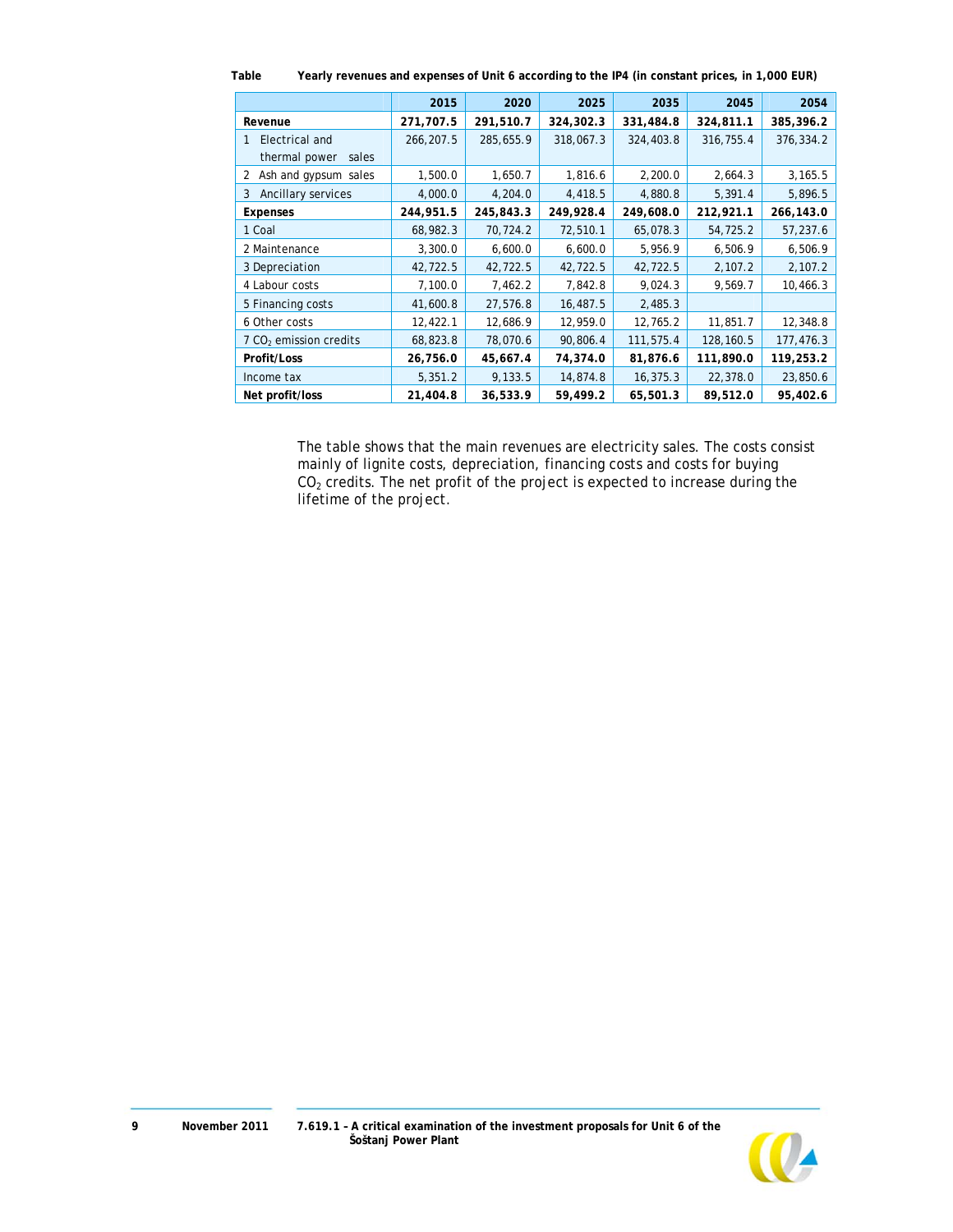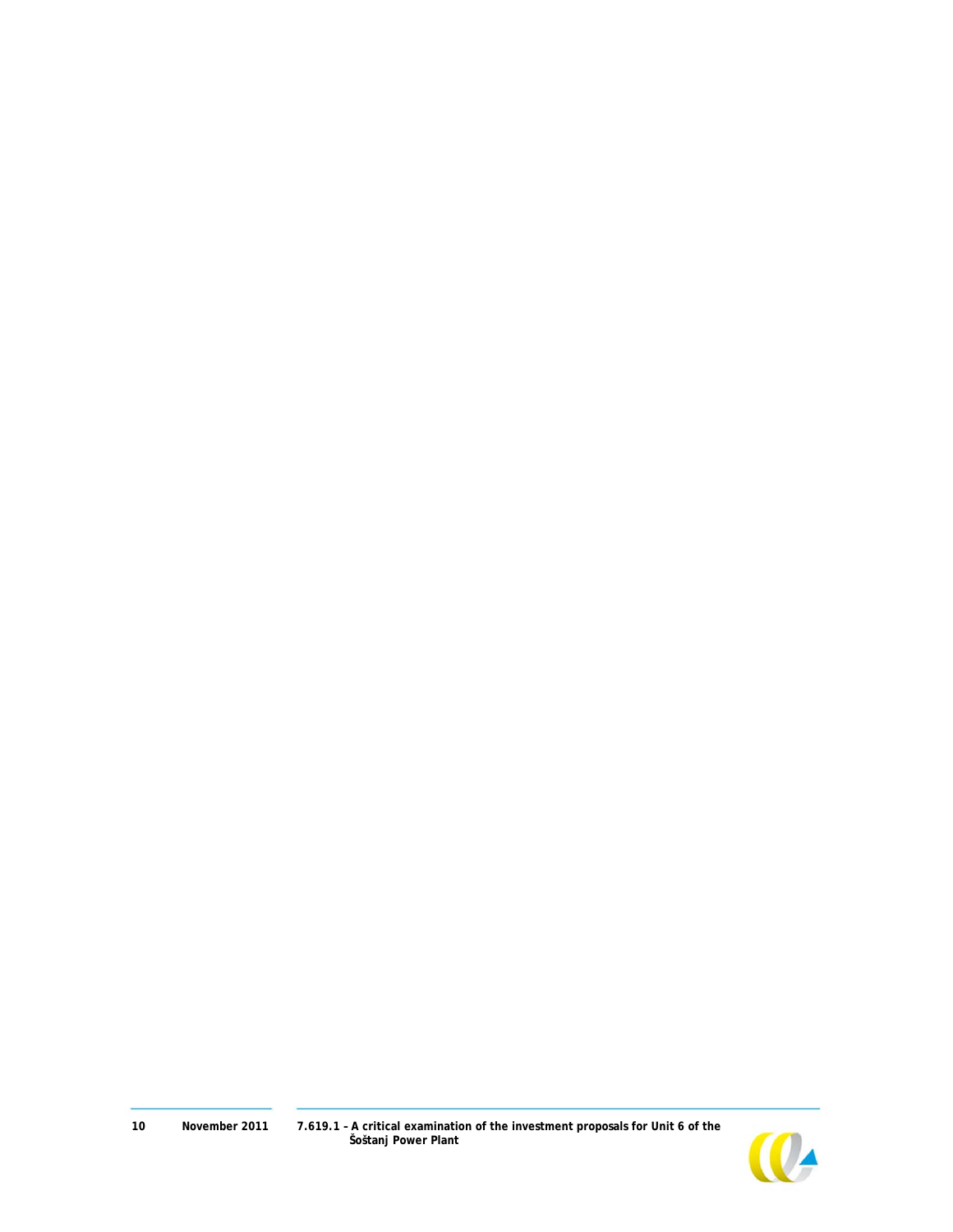# 2 Analysing financial viability

### **2.1 Introduction**

The investment plan,  $4<sup>th</sup>$  revision (hereafter IP4), concludes that the investment proposal has a positive internal rate of return of 7.59%. The internal rate of return is a technical measure Alternatively, one could say that the investment will pay back itself in 15 years.

Although the IP states that it adheres to the guidelines on Cost-Benefit Analysis from the EU and to the concept of opportunity costs, this is actually not the case. There are, with the exception of a few highly unrealistic scenarios (labeled as 'illustrative') in the Annex 9 of the IP4, no realistic alternative scenarios formulated which could be an alternative for the construction of the 600 MW powerplant. As alternatives one could imagine the prolongation and subsequent closure of the existing units, investment in renewable energy sources or the placement of a much smaller unit to replace existing production facilities in Units 4 and 5. A recent study by the influential State Umwelt Bundesrat in Germany (SRU, 2011), summarizing the findings of nine recently published studies, concludes that in the EU renewable energy is increasingly becoming a financially attractive alternative for newly built hardcoal and lignite power plants. Between 2032 and 2044, renewable energy will be more cost-effective than hard- and browncoal fired power plants that are constructed now.

Adhering to the principles of Cost-Benefit Analysis is important for justifying input of subsidies or state guarantees in this project. While a private investor may decide to undertake an investment plan without investigating potential alternatives (as it is his own privately owned money), rules for applying to state grants or guarantees are usually much stricter. In this case, the project must provide information that it is beneficial for the society as a whole and this can only be decided if proper alternatives (e.g. likely base-scenarios) have been defined. From a cost-benefit perspective, the IP4 compares investing in the Unit 6 with doing nothing and concludes that investment in Unit 6 is more profitable than doing nothing. But it does not evidence that investment in Unit 6 is the best alternative for the government to participate in the risk of the investment and at the same time securing energy supply in Slovenia. There may be alternatives which are less costly and preferable from a cost-benefit perspective. However, we cannot assess this from the IP4 alone.

With this important caveat in mind, we continue our analysis in the next paragraphs where we will scrutinize the financial information that is in the IP4. First, the stated cost-categories from the IP 4 (reproduced in Table 4 above) will be analyzed in Section 2.2. Subsequently, the estimated benefits in the IP4 will be analyzed in Section 2.3.

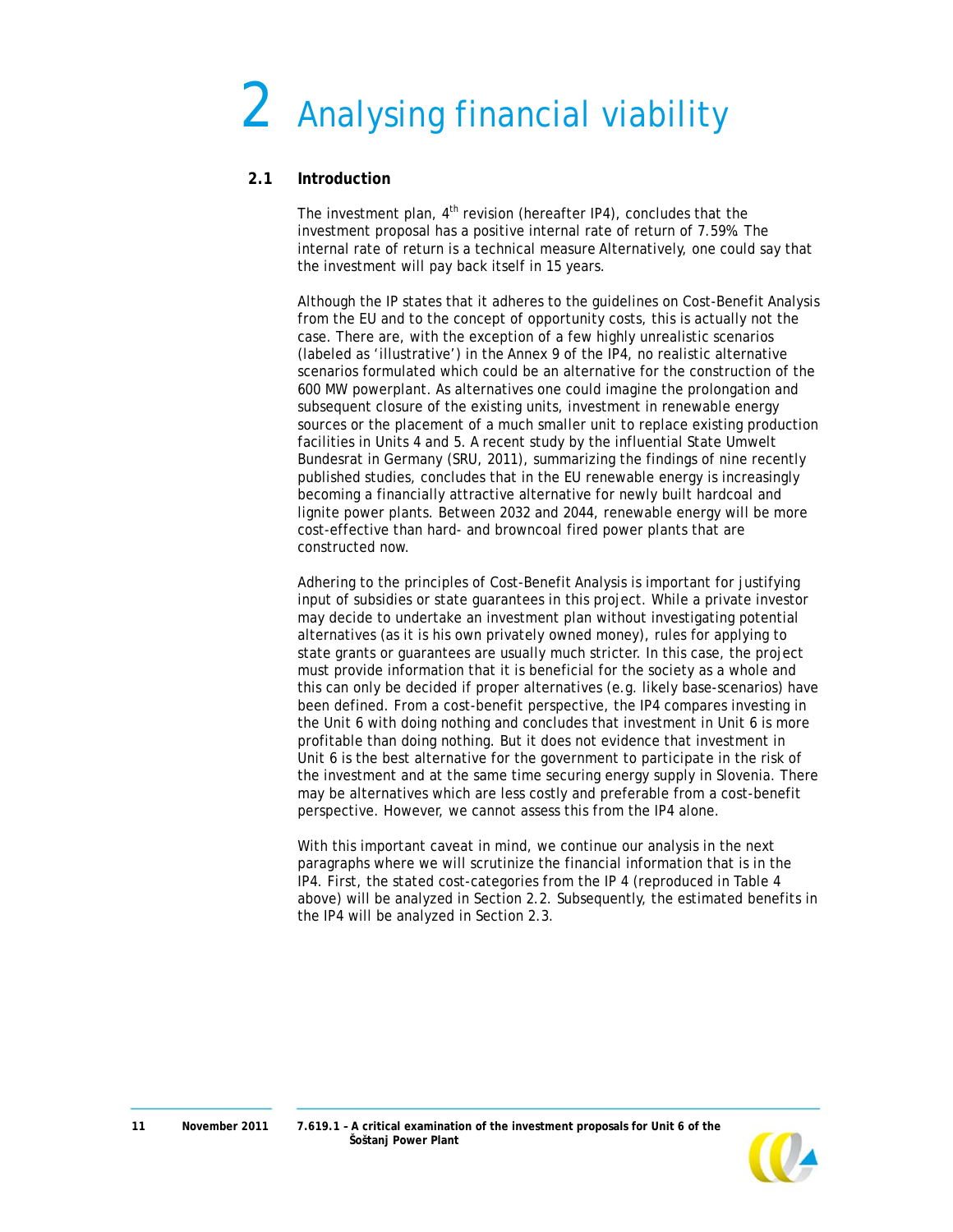#### **2.2 Costs**

In our review we have focused on the following cost-categories:

- investment and operational costs;
- lignite consumption;
- lignite costs;
- $-CO<sub>2</sub>$  emission credit costs.

#### **2.2.1 Investment and operational costs**

According to the amended investment plan version august 2011 the overnight investment costs for the 545 MW<sub>e</sub> (net) pulverized lignite power plant will amount to M€ 1,196 or  $∈$  2,194 per kW<sub>e</sub> installed capacity, including costs for power grid connection and coal supply infrastructure. This value is certainly not too optimistic when compared with values mentioned for investment costs for pulverized lignite power stations in e.g. Germany and the Czech Republic.

**Table Comparison of specific investment costs for Šoštanj TPP supercritical pulverized lignite power stations with investment costs for similar power plants** 

| Power station                            | Capacity (MW+) | Net efficiency | Specific investment    |
|------------------------------------------|----------------|----------------|------------------------|
|                                          |                |                | costs $(\epsilon/kW+)$ |
| Šoštanj TPP unit 6                       | 600            | 43%            | 2,194                  |
| USC lignite PCC in Germany               | 1,050          | 45%            | 1,540                  |
| USC lignite PCC in Czech                 | 600            | 43%            | 2,440                  |
| Republic                                 |                |                |                        |
| New RWE PCC plant announced <sup>3</sup> | 1,100          |                | 1,370                  |
| Neurath F and G units                    | 1.030 each     | 43%            | 1,070                  |

USC = Ultra Super Critical.

PCC = Pulverized Coal Combustion.

Source information excluding Šoštanj: IEA (2011), Šoštanj information from IP4.

The operational costs for maintenance and supply (or disposal) of by-products and the specific costs for additives utilized in e.g. flue gas cleaning is in line with information mentioned in other sources

We did not assess in detail the exact financial agreements between the owner of the Šoštanj Thermal Power Plant and Alstom and Siemens for delivering technical equipment, so we cannot assess the question whether there have been hidden costs in these contracts. In case there are hidden costs, the value of investment will be underestimated.

#### **2.3 Lignite consumption**

l

Unit 6 of the ŠTPP will use lignite from the nearby located Premogovnik Velenje (PV) coal mine. The amount of lignite that is being demanded depends on:

- a The amount of electricity produced and the efficiency of electricity production.
- b The amount of heat produced and the efficiency of heat production.



<sup>3</sup> http://www.foxbusiness.com/industries/2011/10/07/rwe-mulls-new-1100mw-lignite-firedpower-plant-in-germany/.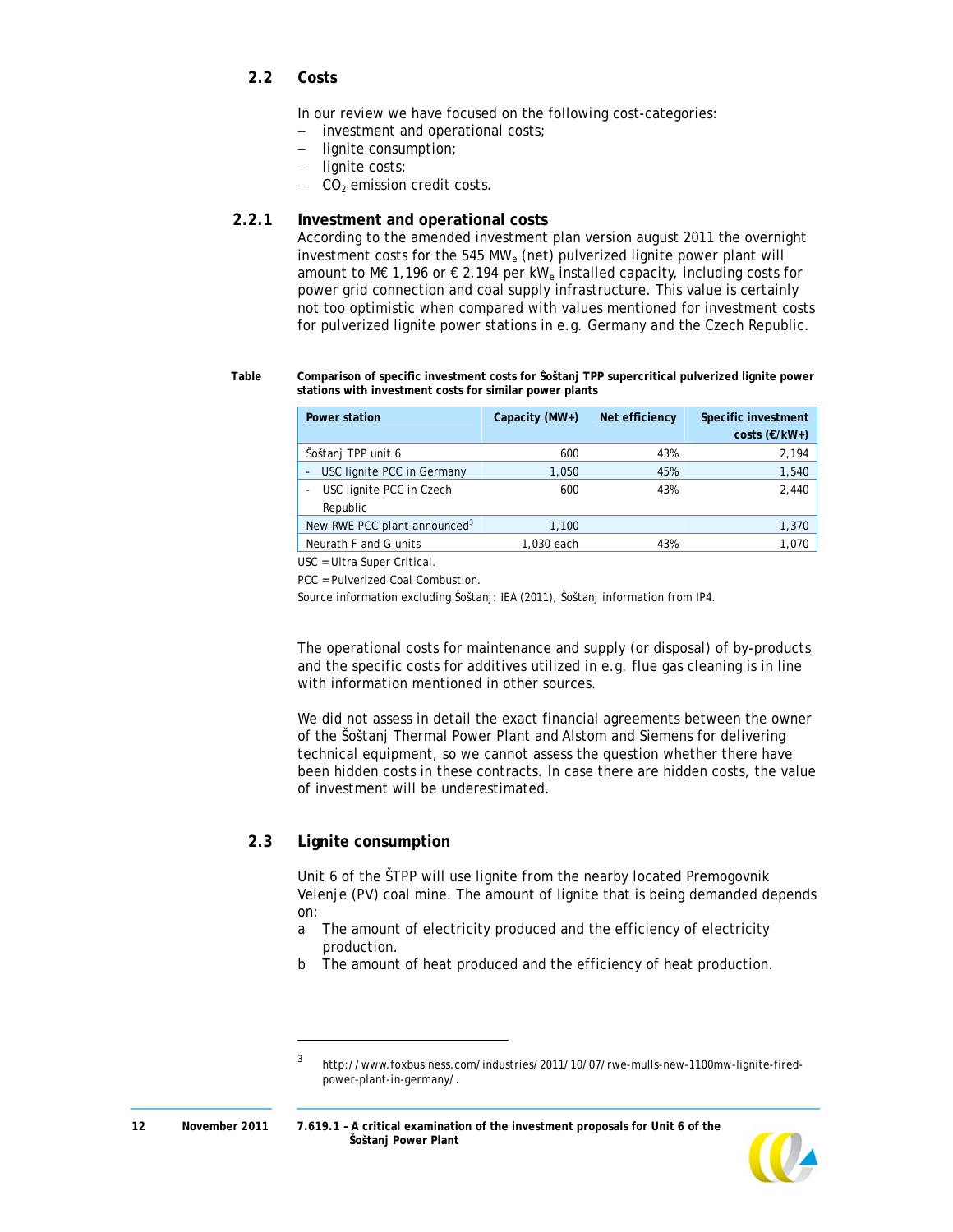Production in Unit 6 will be  $3,529$  GWh annually (p138 in IP4<sup>4</sup>) and a production of heat of 352 GW/yr. The amount of coal used for this is being estimated at 2,928 kt/yr (p140 in IP4). Due to technical constraints one would assume that the amount of lignite needed would be more or less constant over the lifetime of the project. There are no updates or retrofitting foreseen in the investment plan, so we assume that the project uses fixed technological coefficients over the lifetime of the project. However, this does not seem to be the case, as the efficiency is fluctuating, actually improving over time. This is not easy to discern as the IP4 does not distinguish in Chapter 13 between production of Unit 6, and Units 4 and 5 between 2015-2028. But from 2028, when only Unit 6 is in operation, one can observe that the efficiency of transformation for electrical power output is actually improving while the transformation for heat is actually constant. Using this constant thermal efficiency for the production of heat, we can recalculate the amount of coal that is being used in Unit 6 for electricity production between 2015-2028. Indeed it shows that the thermal efficiency of the plant is assumed to increase over the lifetime of the project.

**Table Information in the IP4 on coal consumption and electricity and heat outputs. Figures in Italics have been recalculated by us using a fixed coefficient for heat production** 

| Year                                                        |   | Data<br>given | 2015  | 2020  | 2025  | 2030  | 2035  | 2040  | 2045  | 2050  |
|-------------------------------------------------------------|---|---------------|-------|-------|-------|-------|-------|-------|-------|-------|
| p138<br>Electricity<br>Α<br>produced by<br>Unit 6           |   | 3,529         | 3,529 | 3,529 | 3,598 | 2,998 | 2,399 | 2,399 | 2,399 |       |
| Heat<br>produced in<br>Unit 6                               | B | p138          | 352.5 | 352.5 | 352.5 | 432.3 | 432.3 | 432.3 | 432.3 | 432.3 |
| C<br>Coal<br>consumption<br>total                           |   | p140          | 2,928 | 2,928 | 2,928 | 2,998 | 2,498 | 1,998 | 1,998 | 1,998 |
| ow Electricity                                              |   | 2,822         | 2,822 | 2,822 | 2,870 | 2,370 | 1,870 | 1,870 | 1,870 |       |
| ow Heat                                                     |   |               | 105.2 | 105.2 | 105.2 | 129.7 | 129.7 | 129.7 | 129.7 | 129.7 |
| Efficiency coal<br>consumption compared to<br>elec produced |   |               | 0.80  | 0.80  | 0.80  | 0.80  | 0.79  | 0.78  | 0.78  | 0.78  |
| Corrected coal<br>consumption for<br>electricity            |   |               |       |       |       |       | 2,391 | 1,914 | 1,914 | 1,914 |
| In MIn Euros                                                |   |               |       |       |       |       | 0.6   | 1.2   | 1.3   | 1.3   |

However, IP4 does not provide arguments or justifications for this efficiency gain. We cannot imagine any argument why the power plant would becomes more efficient over time. Thermal power plants generally produce less efficiently when output declines. As the output does decline from 2030 and onwards (see Table ), the implied increase in electric efficiency is contrary to what would be expected during these years. Therefore we conclude that the IP4 contains a mistake in calculating the coal consumed between 2028-2054. This mistake amounts to a 0.6-1.3 million Euros annually between 2028-2054 underestimation of total costs.

 $\overline{a}$ 



<sup>4</sup> All the page numbers of the Investment Plan 4 used in this study were taken from the unofficial translation of the document. It can be obtained on the website of CEE Bankwatch Network http://bankwatch.org/documents/Šoštanj-amendedinvestmentplan-v4.pdf.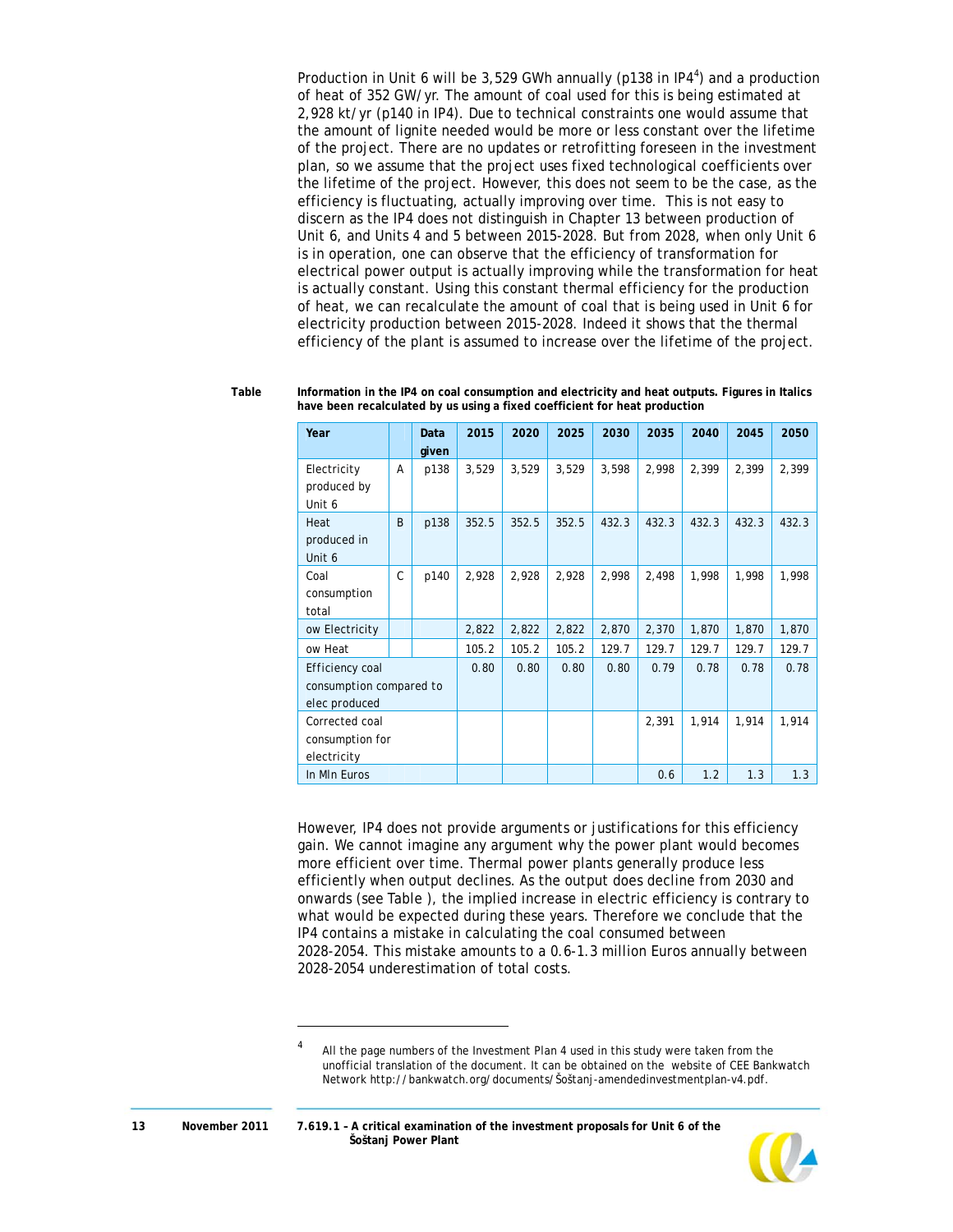Another justification for the sign that some coal consumption has been omitted is the relationship between  $CO<sub>2</sub>$  emissions and coal consumption. Using the originally stated coal figures, we see that the  $CO<sub>2</sub>$  emissions are declining less pronounced than coal consumption between 2028-2040. Correcting for the coal that was omitted from the financial analysis, the  $CO<sub>2</sub>$  emissions are again in line with the corrected figure of coal consumption. Therefore we believe that the coal was erroneously forgotten in making the financial analysis.

In addition to this mistake we want to outline that the IP4 it is not clear whether clear whether the demand for coal from heat generation is included in the total figure of consumption of 2,928 kt/a between 2015-2028, or not. Here we took a conservative approach where we assumed that the stated coal consumption is meant for heat *and* power generation – even if it was not explicitly stated in the tables from the IP4.

#### **2.3.1 Lignite prices**

Unit 6 of the ŠTPP will use lignite from the nearby located Premogovnik Velenje (PV) coal mine. Although gas, coal and  $CO<sub>2</sub>$  prices are to a certain degree coupled to the electricity price, this is (very often) not the case for the lignite costs. Due to the low calorific value, lignite transport is uneconomic over longer distances. Hence, lignite mines cannot offer their product to far away power stations and there is no free-market price formation for lignite used in power generation. Both producer and consumer co-exist in a captive market and often form a single economic entity.<sup>5</sup> This situation applies for Šoštanj as well, as the owner of PV is the same as the owner of the ŠTPP (p149, investment plan).

The expected lignite price in the IP4 range from  $\epsilon$  2.25/GJ in 2015 to € 2.71/GJ in 2054. However, this forecast cannot be compared with widely used and accepted (international) price forecasts such as (coal or gas), as the price is location specific. Therefore, in order to review the correctness of the lignite price, the specific cost price structure of the lignite production in Premogovnik Velenje (PV) has to be analysed.

#### **Cost price calculation Velenje lignite**

Some information on the lignite cost price is presented in a study by the IMC-Montan Consulting Group (IMC, 2011), commissioned by the HSE group. In Table , the short term cost price forecast (until 2015), in constant 2009 prices, is presented.

|                    | 2010        | 2011         | 2012         | 2013         | 2014         | 2015         |
|--------------------|-------------|--------------|--------------|--------------|--------------|--------------|
| Material costs     | 14,763,307  | 14,788,307   | 14,464,307   | 14,241,187   | 14,018,929   | 12,492,401   |
| Service costs      | 37,581,955  | 36,211,376   | 35,828,254   | 35,211,682   | 34, 397, 696 | 31,523,282   |
| Depreciation       | 14,917,000  | 15,200,000   | 15,200,000   | 14,500,000   | 14,500,000   | 13,800,000   |
| Labour costs       | 52,629,677  | 49, 162, 418 | 48, 198, 449 | 47, 253, 382 | 46,739,250   | 45, 227, 727 |
| Other expenditure  | 4,481,372   | 5,081,230    | 5,480,730    | 5,058,066    | 4,928,682    | 4,589,014    |
| Total expenditure  | 124,373,311 | 120,443,332  | 119,171,740  | 116,264,317  | 114,584,557  | 107,632,425  |
| Coal production in | 42,878,000  | 41,295,000   | 41,295,000   | 41,295,000   | 41,295,000   | 41,140,000   |
| GJ                 |             |              |              |              |              |              |
| Cost price EUR/GJ  | 2.742       | 2.668        | 2.657        | 2.646        | 2.634        | 2.252        |

**Table Price structure of lignite from PV mine** 

Source: IMC, 2011

l 5

http://www.euracoal.org/pages/layout1sp.php?idpage=910.

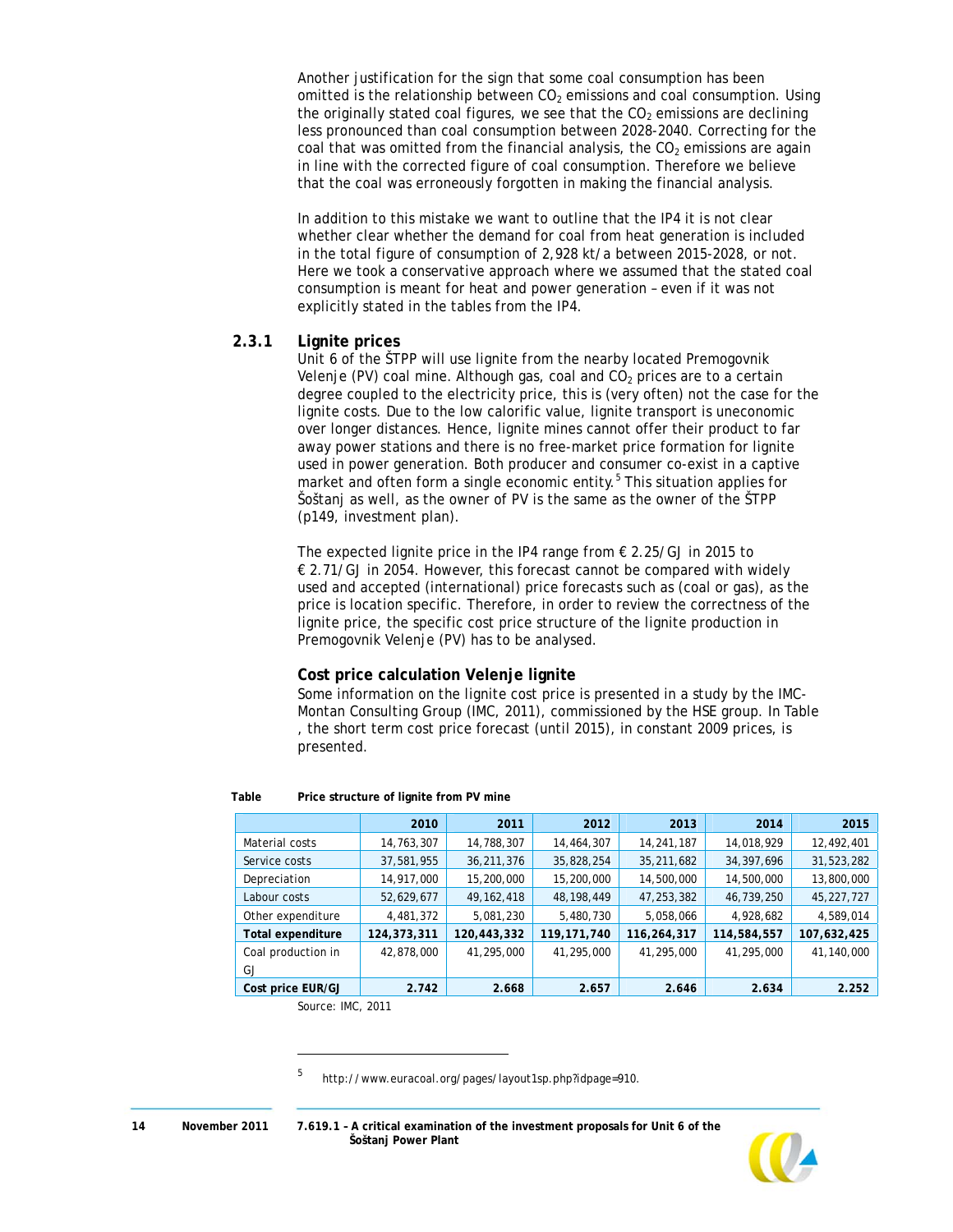The table shows that the costs price decreases from  $\epsilon$  2.74 per GJ in 2010 to € 2.25 per GJ in 2015. However, this price does not match with the total expenditures and the coal production presented in the table. For instance, if we divide € 124.4 mln total expenditures by 42.8 mln GJ coal production in 2010, this results in a cost price of € 2.90 per GJ instead of € 2.74 per GJ in 2010.

The explanation for this difference is not presented in the table, but is explained in the text of the report. *"In 2010, other income from subsidiary companies amounted to nearly € 7 million but this is planned to increase to some € 15 million in 2015."* Indeed, subtracting this income from the total expenditures results in the presented cost prices for the years 2010 and 2015. However, some serous doubts can be given if such costs should be included in the price calculations. The IP4 does not substantiate how these incomes relate to the production process, and why these incomes should be translated into the lignite price. The authors seem to have doubts relating to this income as well by stating that:

*"It is difficult to find any justification for this income and why it varies. Cynically, one might be tempted to infer that this is a 'balancing item' which overall reduces costs to the desired € 2.25/GJ. If this income is not gained, the maximum increase in costs could be as much as € 0.35/GJ. Thus, this income is important to achieving the target cost. However, there is no way to verify plans proposed for current subsidiaries nor how new ventures, set up in order to create more jobs to replace those lost in PV, will perform."*

The fact that this statement by IMC is included in the report and not satisfactory refuted, is an other argument that makes this inclusion of income doubtful.

We want to stress here that even if the additional income of subsidiaries would be justified and substantiated, it makes no sense to include these incomes in the lignite price. Only costs that are attributable to the production of lignite, should be included in cost price calculations for the new unit.

Therefore, in our opinion, this income from subsidiary should not be included in the cost-price calculation as this is a clear example of cross-subsidization neglecting fundamental economic principles of cost-price calculations. Correcting for this mistake would result in a higher cost price of  $\epsilon$  2.62 in 2015. This would make annual costs about  $\epsilon$  50-70 million higher each year.<sup>6</sup>

#### **Increasing mining efficiency?**

The forecast shows furthermore a decrease in material costs, service costs, labour costs and depreciation between 2010 and 2015, while maintaining a more or less constant output (in GJ). The authors state that these predictions *are in general feasible and based upon reliable assumptions.* The efficiency rate of the mine has increased between 1990 and 2010.

l 6



This impact is not constant throughout the years.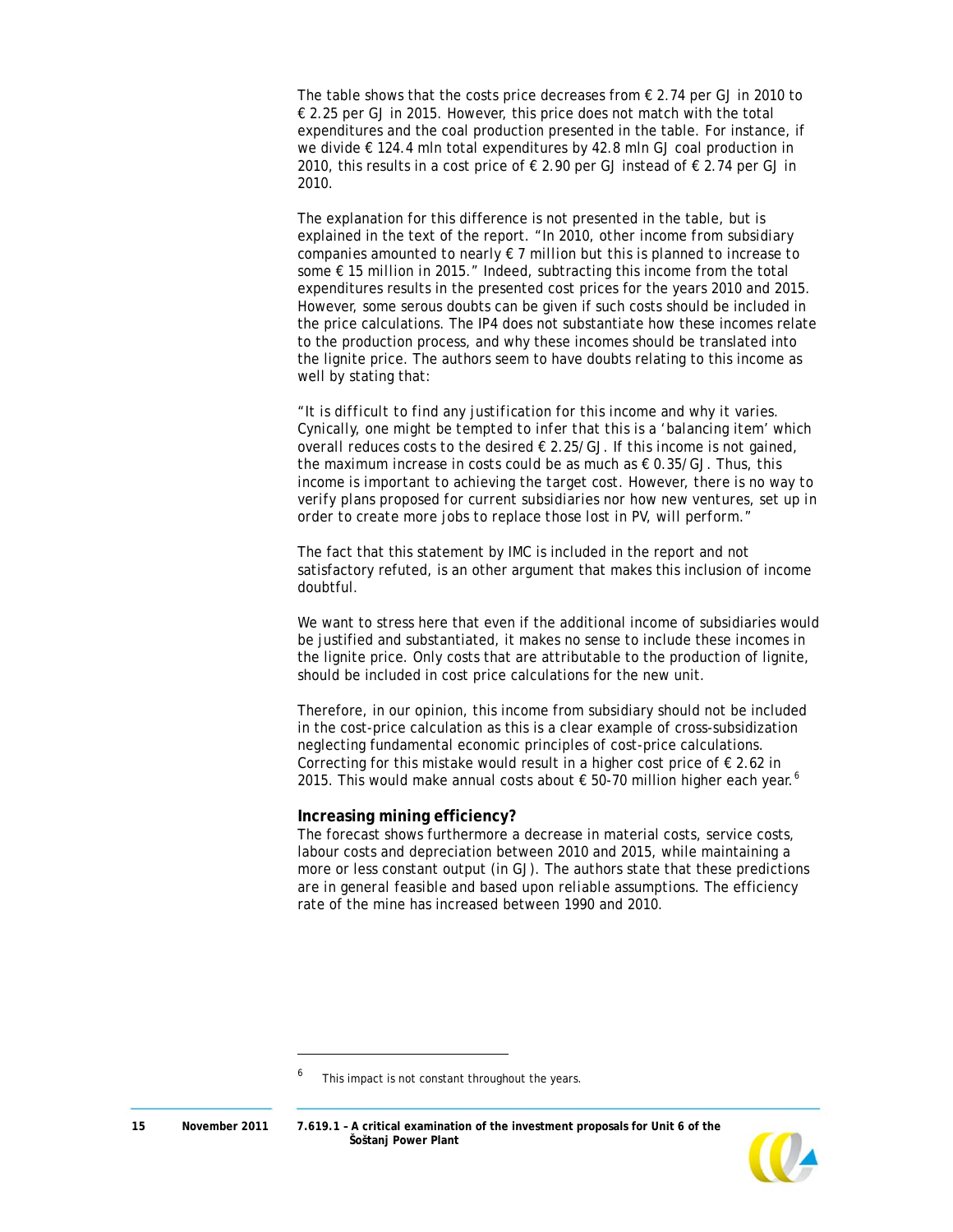

However, the report does not provide detailed information how these cost savings could be achieved. Furthermore, no insight is provided in past cost price developments of the mine related to the efficiency rate. Also no information is provided on autonomous developments of wage levels and other production costs. It is therefore not possible for us to determine to what extent these predictions are reliable and feasible.

The estimated coal reserves in the PV mine would be pretty exhausted over the lifetime of use in Unit 6 (and Unit 5 as a stand-by unit). Normal mine operations may indicate increasing marginal costs of extraction as the mine reaches its end of life. This fact is ignored in the IP4. The IP4 does not substantiate how the efficiency gains would be realized and maintained in the near future. Therefore we classify this as an insufficiently substantiated assumption underlying the cost calculations.

Assuming a more constant efficiency rate, the lignite prices will increase rather than decrease, due to autonomous increase of wage levels and other cost components. This will increase the price of lignite substantially. The impacts of different assumptions with respect to the lignite cost price will be elaborated in Chapter 3.

### **2.4 Costs for CO<sub>2</sub> emissions**

 $CO<sub>2</sub>$  emissions are regulated by the EU ETS. When this power plant will be in operation, Phase 3 of the EU ETS is into place in which  $CO<sub>2</sub>$  emissions from electricity production will be auctioned.

The  $CO<sub>2</sub>$  emissions in Unit 6 are not given directly but can be calculated from the data. There are actually four sources of these  $CO<sub>2</sub>$  emissions:

- 1.  $CO<sub>2</sub>$  emissions from electricity production in Unit 6 from coal consumption.
- 2.  $CO<sub>2</sub>$  emissions from heat production in Unit 6 from coal consumption.
- 3.  $CO<sub>2</sub>$  process emissions from the desulphurization equipment in Unit 6.
- 4.  $CO<sub>2</sub>$  emissions from using oil for start-ups.

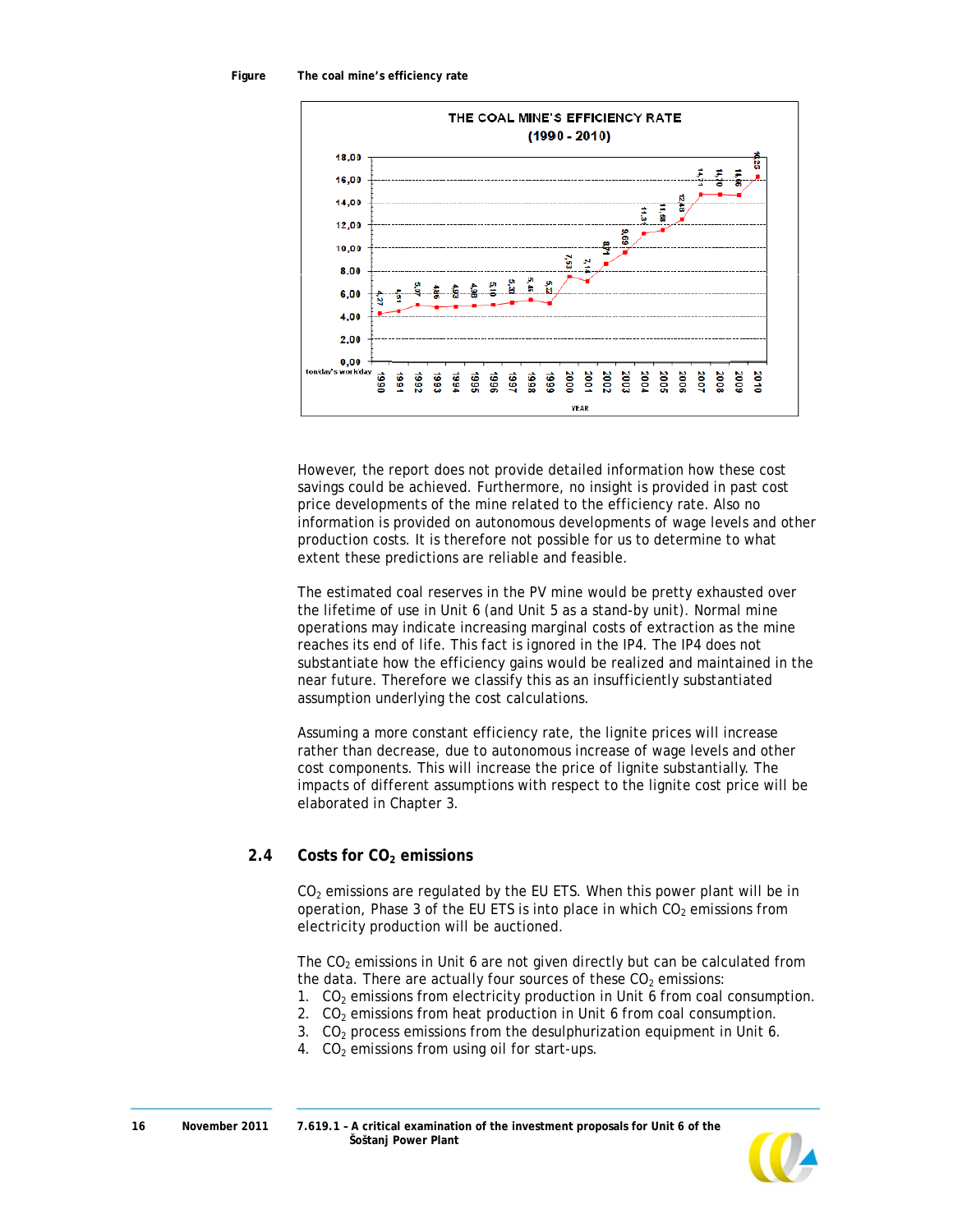We notice here that in the cost calculations only the first cost category has been taken into account. The omission of the fourth category is clearly inappropriate as these will fall under the EU ETS already now. However, as the unit uses 1,392 t oil a year, the associated  $CO<sub>2</sub>$  emissions would be relatively small, somewhere in the range of  $4,400$  t  $CO<sub>2</sub>/yr$ . This is a relatively small amount. Expressed at an estimated emission price of  $\epsilon$  22, this would imply that the financial calculus misses almost  $\epsilon$  0.1 million annually in CO<sub>2</sub> credits that need to be bought.

However, we would also expect that after 2020 also the second and third category would fall under full auctioning. The Commission has indicated in the EU ETS Directive that free allocation should be regarded as a temporary phenomenon only. Recital 27 of the revised EU ETS Directive (2009/29/EC) states that:

*"Member States may deem it necessary to temporarily compensate certain installations which have been determined to be exposed to a significant risk of carbon leakage for costs related to greenhouse gas emissions passed on in electricity prices. Such support should only be granted where it is necessary and proportionate and should ensure that the Community scheme incentives to save energy and to stimulate a shift in demand from 'grey' to 'green' electricity are maintained".*

The fact that heat and process emissions are currently left out from auctioning have more to do with the fact that these were largely overlooked during the time of construction of the revised EU ETS Directive as all attention was being focused on the question whether industrial installations should fall under full auctioning during Phase 3 of the EU ETS. Therefore we would find it more logical to assume that these emissions will fall under auctioning after 2020, especially since there has been no carbon-leakage threat identified for power suppliers. Assuming that these emissions would still qualify for free allocation all the way up to 2054 is clearly a methodological mistake neglecting the temporary character of free allocation in the EU ETS.

Correcting for this mistake would mount to a more substantial correction of about 194,153  $t$  CO<sub>2</sub> annually, resulting in additional yearly expenses increasing from € 4.9 to 13.9 mln between 2021 and 2050.

#### CO<sub>2</sub> prices

 $CO<sub>2</sub>$  prices are in the IP4 taken from an analysis by the Jožef Stefan Institute (p71). These price forecast assume a price of  $\epsilon$  20 in 2011, slowly increasing to € 24 in 2020. Afterwards price increase by about 3.7% per annum until it reaches € 71 in 2050.

These price forecasts are in principle within the range that other institutes provide. The Impact Assessment from the EU assumes a price of  $\epsilon$  17 if the EU stays at the 20% climate target, to  $\epsilon$  30 if the EU would move to a -30% target. In SRU (2011), it can be seen from Table 3.2. that various studies predict a global CO<sub>2</sub> price between  $\epsilon$  30-70 in 2050. If the EU needs to move ahead of the rest of the world, also by 2050, prices in the EU can be assumed to be higher.

One particular reason why we would expect that the EU would need to move forward to -30% and that a higher price path can be chosen, is that the EU has committed itself to the 2 degrees Celcius requirement as given in the 2050 Low Carbon Roadmap (2011/112/EC). This would effectively imply that the EU would need to reduce its emissions by 80-95% in 2050, which would imply that

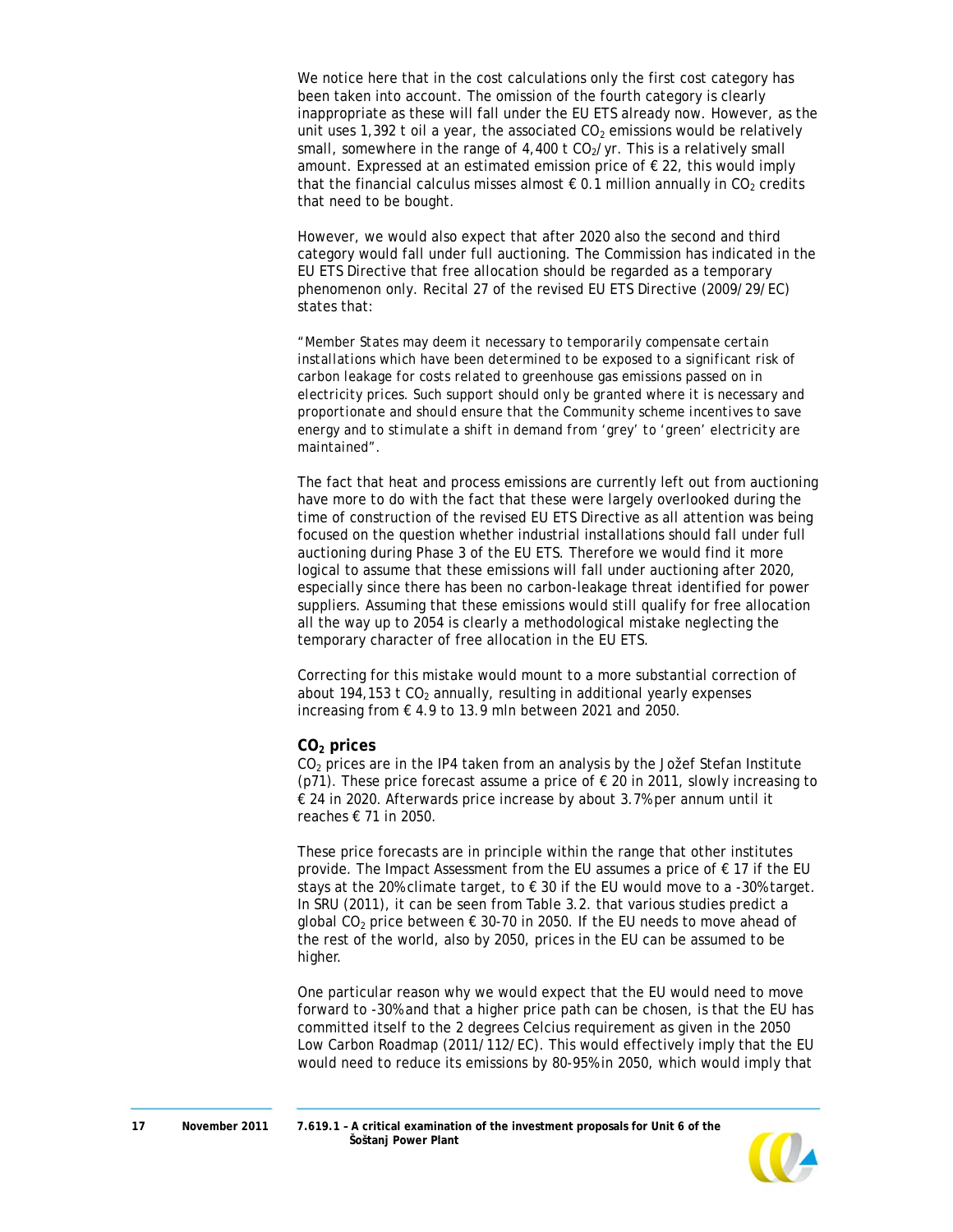a target of -30%, or even -40% by 2020 would be in line with this ambition (CE Delft, 2010). Hence, a price path of € 30/t CO<sub>2</sub> in 2020 would have been in line with this ambition. The IP4 assumes that the EU will not step up to -30%. While this may be a legitimate choice given the recent hesitation in the EU to take the leader ship in international climate negotiations, it is a risk for this project. The financial calculus will be much less favourable if the EU would step up to -30%.

#### **2.5 Benefits**

The costs must be compared with the benefits. Benefits are primarily the electricity production. We will investigate here the used electricity prices and the expected electricity production.

#### **2.5.1 Electricity prices**

The electricity prices in the investment plan are based upon forecasts by the Jožef Stefan Institute.



#### **Figure Electricity prices investment plan**

Notes: Source: IP4. *Prices of electricity and prices of emission credits until 2015 have been determined based on 'future' prices on EEX and projections of HSE professional services, and adapted according to the specific operational regime of ŠTPP. The peak/base ratio from the latest available period and an average annual production of 3,600 GWh have been taken into account. Prices of electricity and of emission credits between 2015 and 2030 have been taken from the NEP draft. Prices of electricity and of emission credits between 2030 and 2054 have been projected with the same growth dynamics that are predicted in the NEP draft for 2015–2030*.

Another figure of the Jožef Stefan Institute (2011) shows that price predictions are based on the assumption that the Slovenian market will be integrated with Austria around 2020 and around 2025, the Slovenian, Austrian and Italian market will be coupled (see Figure ). In this integrated market, the base load electricity market price will be close to the level of expected production costs of new gas fired power plants.

This figure differs to some extent from the price forecast used in the investment plan, although in general the trend is comparable. For instance, the 2030 price is  $€$  90 per MWh, while the price in the investment plan is € 95 per MWh. This difference can be explained by the fact that Figure shows the base load electricity price, while the electricity price in the investment plan is based on a mix of base load and peak load prices. Therefore we agree

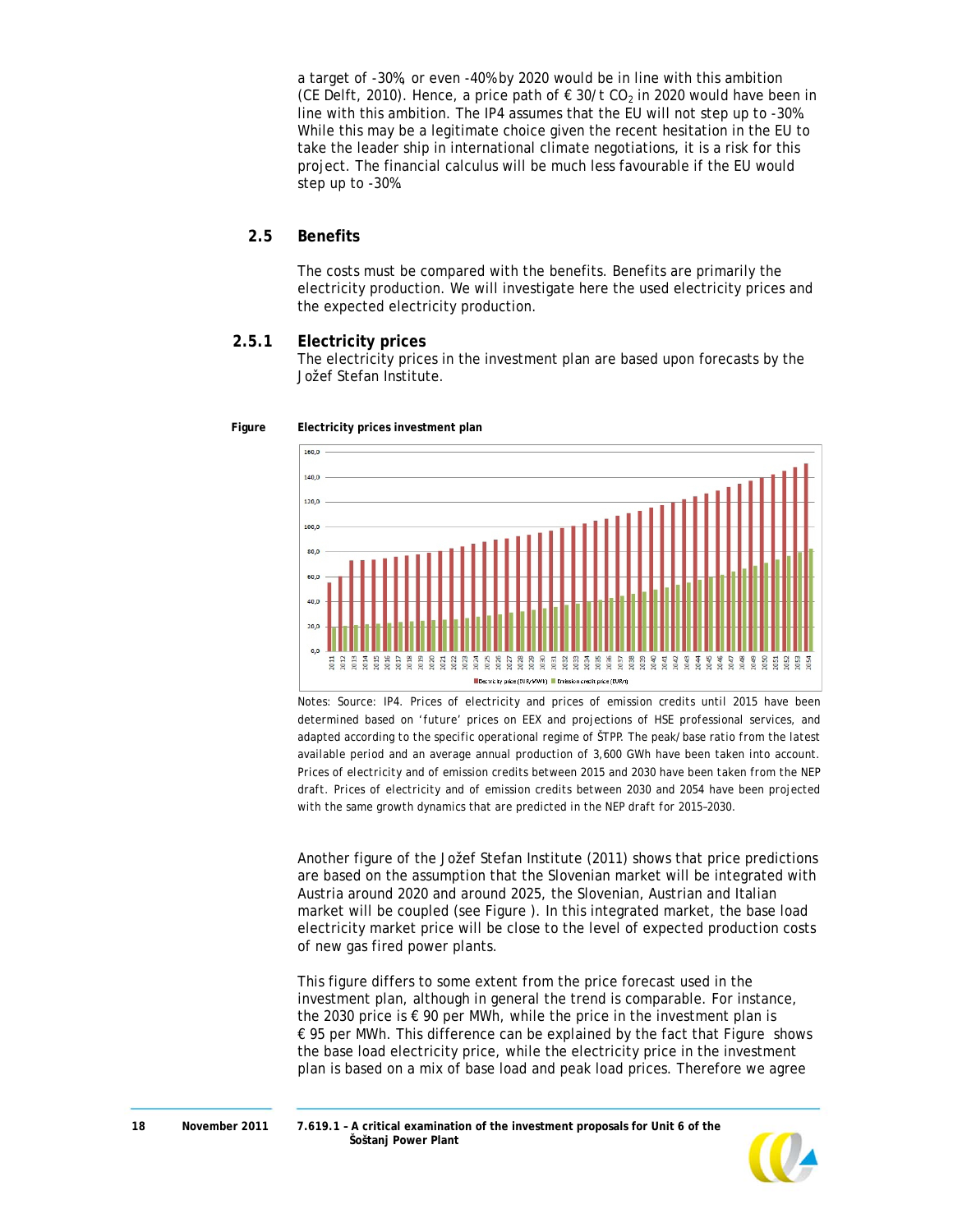that the price estimate taken from the IP4 is in line with the estimates from the Jožef Stefan Institute.

**Figure Development of electricity price on the regional market** 



Source: Jožef Stefan Institute, 2011.

These price forecasts are more or less in line with gas price projections performed for the Austrian climate strategy<sup>7</sup> (WIFO, 2011). Austrian scenarios show that the relative price of gas to oil is predicted to be a constant factor of 0.8 while the oil price development shows more or less the same trend as the electricity price predictions in Figure . Furthermore, the electricity price forecasts for Austrian households, roughly doubling between 2009 and 2030, are more or less in line with price predictions in Figure and Figure .

We therefore have no major comments on the electricity prices in the document.

#### **2.5.2 Electricity production and operation hours**

The Šoštanj TPP Unit 6 is anticipated to produce 3,500 GWhe/a, equivalent to an availability of 6,650 equivalent hours per year of full load production.

The closure of Units 1 to 4 and the reduction of production by Unit 5 will leave a gap of approximately 2,500 MWhe.

Next to this Unit 6 is expected to substitute part - approximately 1,000 GWhe of Slovenia's power import.

 $\overline{a}$ 7



These projections have been carried out for a study providing energy scenarios for the Austrian economy up to the year 2030. These scenarios are developed as information basis for deriving corresponding greenhouse gas (GHG) emissions trajectories. These are a prerequisite to fulfil the reporting requirements according to the Monitoring Mechanism 2011 and to the United Nations Framework Convention on Climate Change (UNFCCC) as well as for the Austrian climate strategy 2020.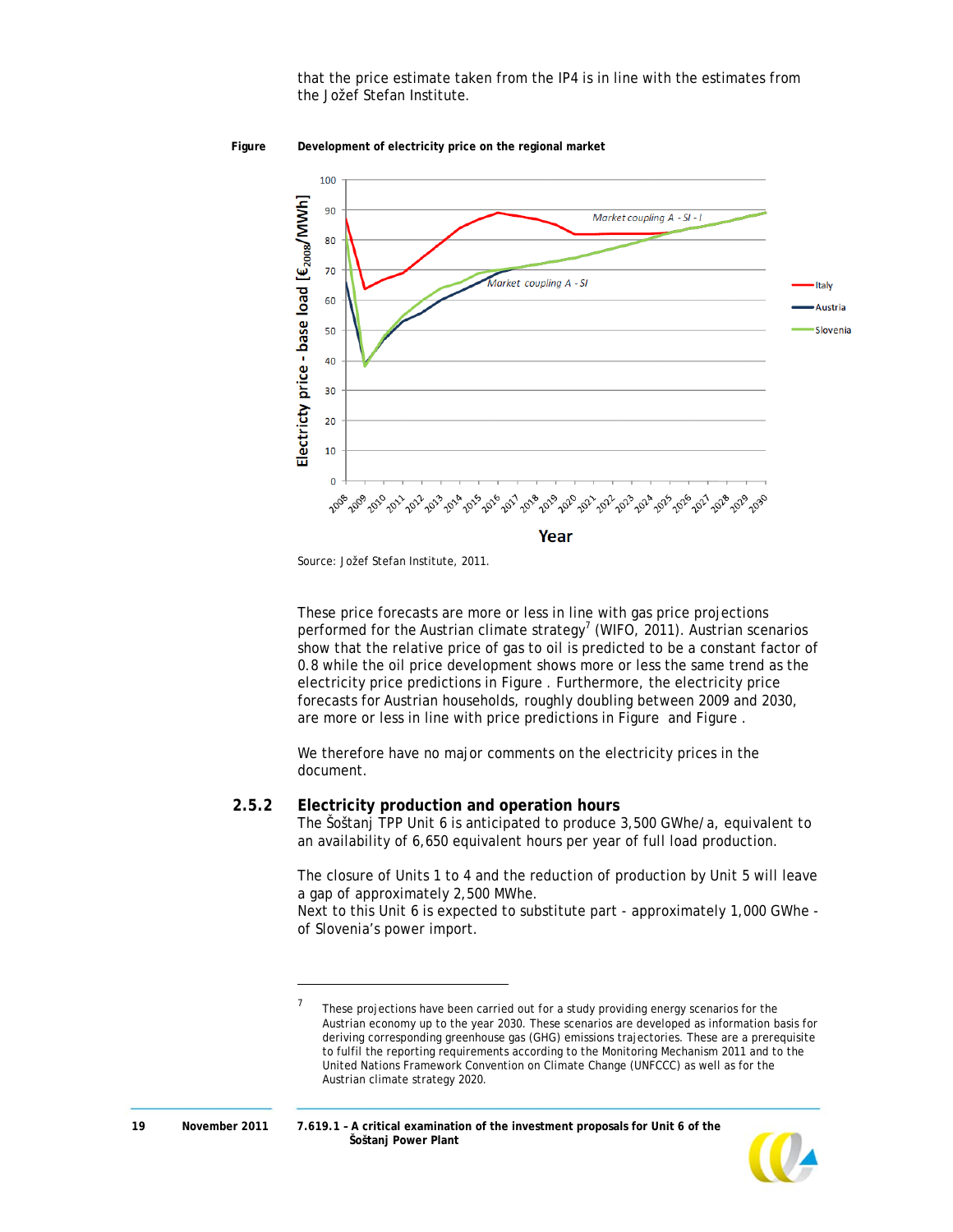The net import amounted to 1,700–3,000 GWhe in in the economically prosperous but climatologically dry period from 2003 to 2008 and increased year after year because of increasing power consumption at stagnant power generation levels.

The balance improved in 2009, with power imports declining to zero. This was mostly due to decreased economic activity and, consequentially, decreased energy consumption caused by the world financial and economic crisis. The improvement of the energy balance in 2009 can be attributed to, on the one hand, significantly lower consumption of large direct consumers, and on the other hand, favourable hydrology in that year and the consequential above average production of electricity in hydroelectric power plants.

Consumption has gone up slightly in 2010 and TES estimates that the trend will continue in the coming years along with the gradual recovery of the economy.

However, the initiator expects that even if the economic crisis continues and hydrological situation remains favourable for hydroelectric power generation there is still enough room for the extra 1,000 GWhe/a of power produced by Unit 6, as the surrounding countries also seem to have a negative electricity balance and as Slovenia has a good interconnection capacity with Austria, Italy and Croatia.

Clearly if this expectation proves erroneous and TSPP cannot market the extra 1,000 GWhe, this will significantly influence plant profitability as it means a reduction in power sales of more than 25% compared with anticipated marketable volumes. The economic conditions for the future are very uncertain and this may impact on demand, at least in some years, as it did in 2009.

This risk has not been considered in the risk assessment, perhaps because the initiator considers a lower than anticipated demand for electricity as an unlikely risk. However we think that this is a substantial risk in the project and it should have been included. The fact that the IP4 assumes that the demand for electricity will remain high and the Unit can successfully compete in the regional power market is insufficiently substantiated in the IP4. Therefore we will include, in Chapter 3, a scenario where this risk will be taken into account.

#### **2.5.3 Other benefits**

The unit produces additional benefits, such as gypsum from fly-ashes that are very small compared to the benefits from electricity production. There is no reason to assume that the estimated values will be different.

#### **2.6 Conclusion**

In this chapter we have scrutinized the financial information that is in the IP4. When analyzing the financial parameters, doubts have risen related to the following issues:

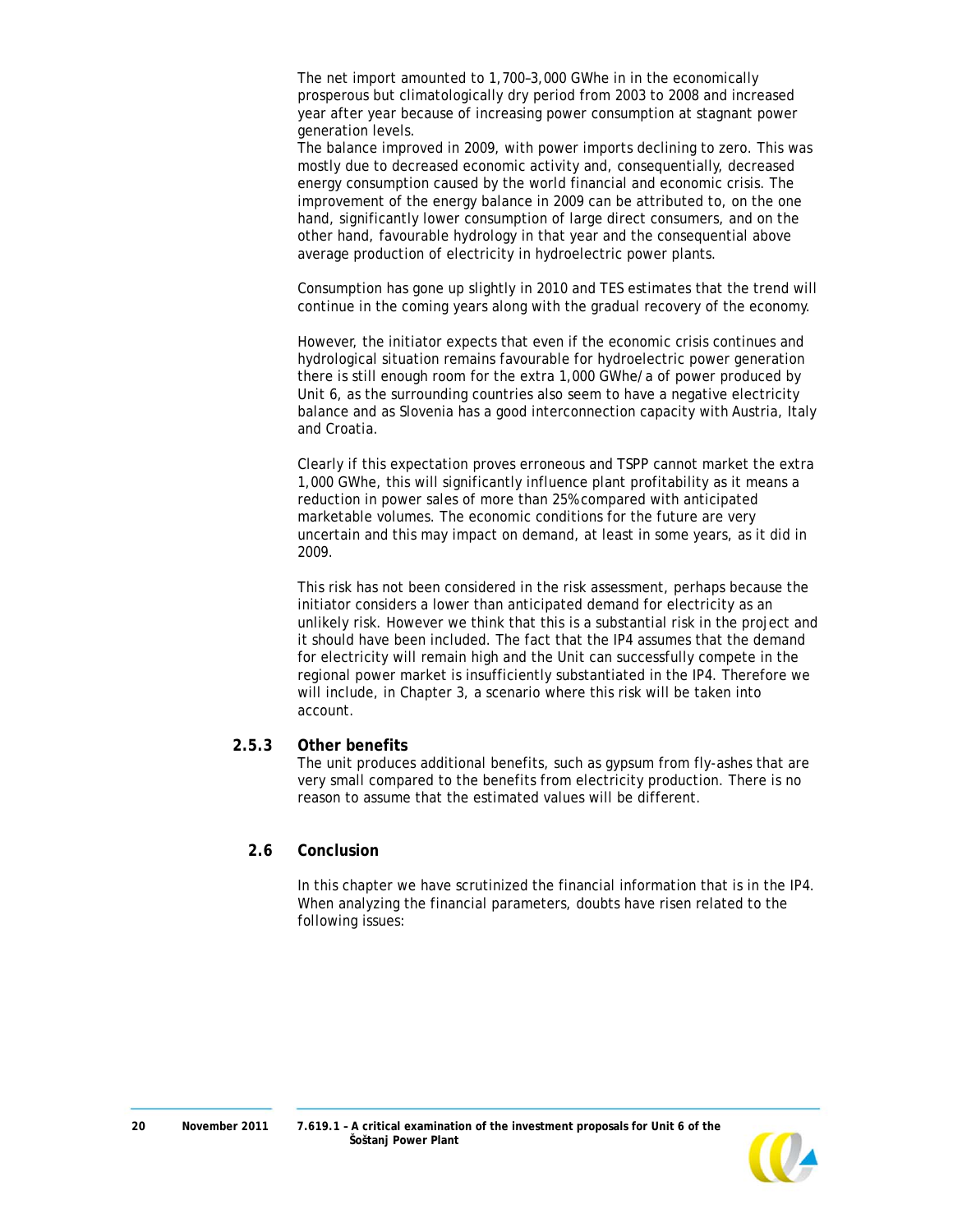#### **Methodological mistakes**

- 1. Lignite prices are too low (income of subsidiary companies should not be included).
- 2. The lignite consumption in Unit 6 is too low from 2028 and on as the IP assumes that efficiency in electricity production between 2028-2054 is improving, while a constant efficiency is more likely.
- 3. In the calculation of the  $CO<sub>2</sub>$  costs, the oil consumption has not been taken into account and the IP4 incorrectly assumes that emissions for heat generation and process emissions from the desulpherisation unit will receive free allocation until 2054. Instead we assume that these emissions will fall under auctioning from 2020 and on.
- *4. Unsubstantiated claims.*
- 5. The increase of mine efficiency is not substantiated (resulting in underestimation lignite prices).
- 6. The market for extra electric power output is not substantiated (1,000 GWh).

In the Chapter 3 we present the impact on the IRR when we make adjustments for these assumptions.

In addition to these we have found mistakes in the following areas:

- The IP4 does not adhere to principles of Cost-Benefit Analysis as no realistic alternatives for the investment have been formulated.
- $-$  The risk for the project if the EU would step up to a -30% climate target have not been addressed properly in the IP4. The investment plan assumes that the EU will not decide upon more stringent climate targets and this is a risk for the project not well considered in the IP4.



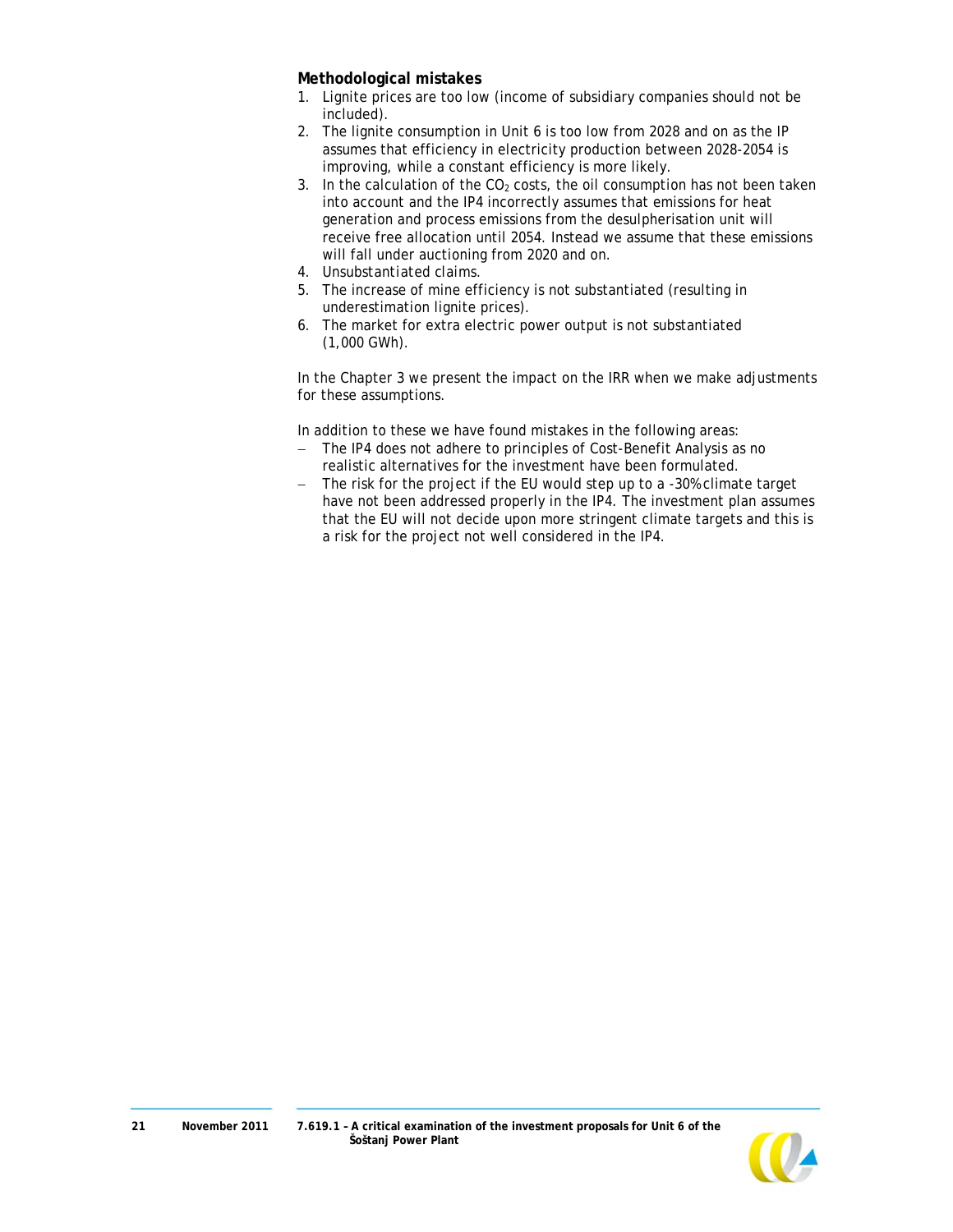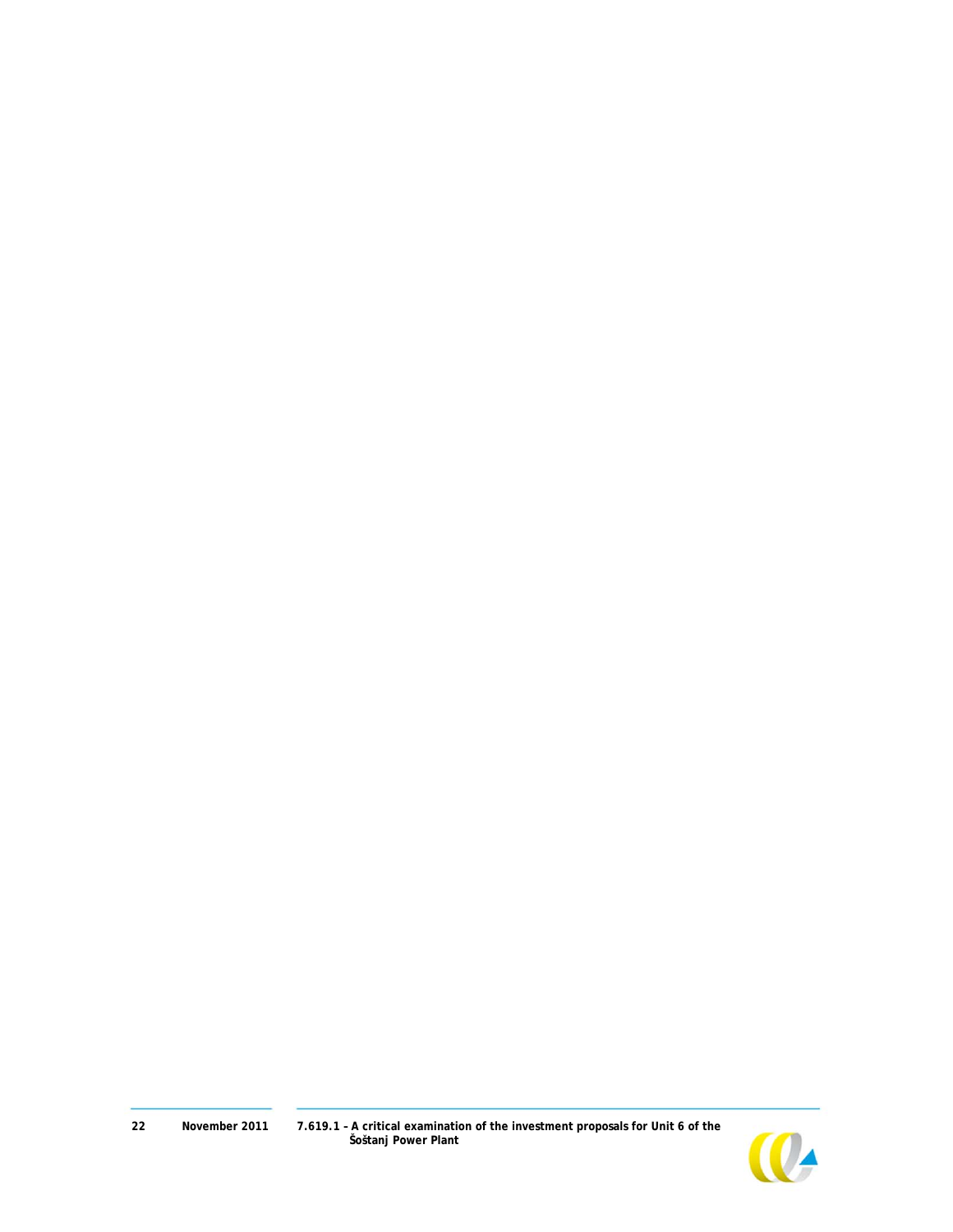# Impacts on profitability

#### **3.1 Introduction**

Chapter 2 has revealed a number of weaknesses in the assumptions, prices and calculations in the amended investment plan. We have differentiated between methodological mistakes that have been made in the correction of the costs, and the unsubstantiated assumptions that would pose a risk to the project. In this chapter, we will determine the impact on the Internal Rate of Return, when adjustments are included. We have determined the impact for five different scenarios.

#### **3.1.1 Scenarios**

The scenarios are presented in Table . We start with a scenario with one adjustment. In the following scenario's we add extra adjustment, resulting in a lower IRR for the next scenario as adjustments are added cumulatively.

#### **Table Scenarios for analysing profitability**

| Scenario                                            | Content                                                                                                                                                                               |
|-----------------------------------------------------|---------------------------------------------------------------------------------------------------------------------------------------------------------------------------------------|
| $1.$ IP4                                            | The same as in the IP4                                                                                                                                                                |
| 2. Correct methods                                  | Correction for the methodological mistakes concerning efficiency<br>of electricity generation, lignite prices and included $CO2$<br>categories                                        |
| 3. Correct methods $+$<br>higher lignite prices     | Correction for the methodological mistakes and the scenario<br>where efficiency gains in mine operation would not materialize                                                         |
| 4. Correct methods +<br>constant operation<br>hours | Correction for the methodological mistakes and the scenario<br>where output of the electricity unit is not increased (operation<br>hours are 5,650 hours/year instead of 6,650 hours) |
| Worst case scenario<br>5.                           | Scenario that combines 3 and 4                                                                                                                                                        |

So the first scenario is to try to reproduce the results from the IP4. The second scenario corrects for the methodological mistakes that have been identified in Chapter 2. The third scenario adds to this an adjustment for lignite prices assuming a constant efficiency rate, this will lead to a higher lignite price then only correcting for income of subsidiary companies. The fourth scenario assumes the methodological correction and the situation where the unsubstantiated increase in electricity sales do not fully materialize and operation hours stay 15% below the IP4 (so that the operation hours are similar to the present units). Finally, in the fifth scenario, we combine the elements in the third and fourth scenario so that both unsubstantiated claims (the efficiency increase in lignite mining and the additional sales of electricity) do not materialize.

#### **3.1.2 IRR calculation**

The IRR of the different scenario's have been calculated using the cash flows of annex 3 of the IP4 as a basis. The IRR implies that costs and benefits (negative and positive cash flows), should be discounted with an internal rate of return that yields a net present value which is zero. The following formula has been used to calculate the IRR.

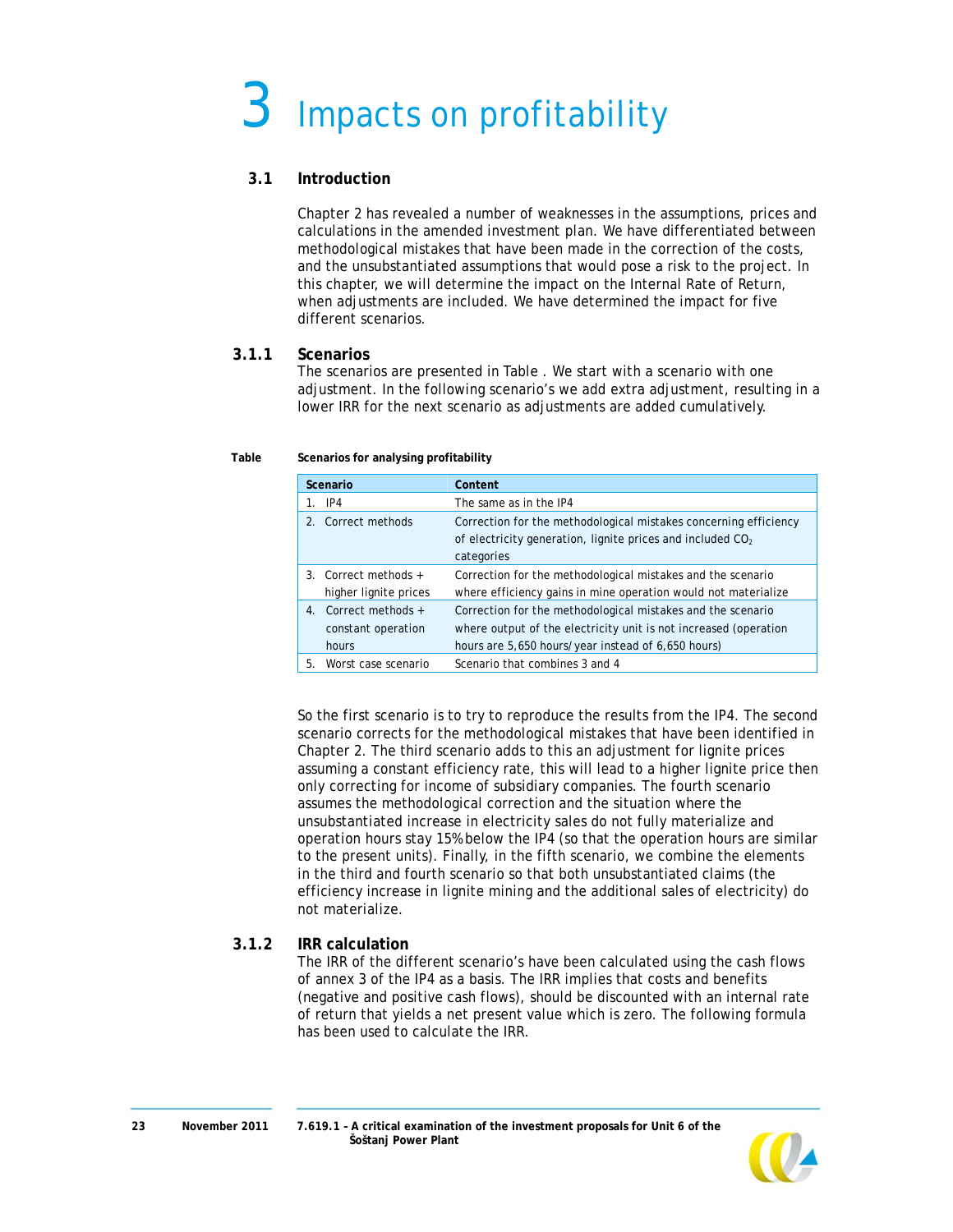$$
NPV = \sum_{n=0}^{N} \frac{C_n}{(1+r)^n} = 0
$$

In this formula Cn are the cash flows in year n and r is the internal rate of return.

Filling this formula with the cash flows, shows indeed that the IRR of the investment plan equals to 7.59%. This number seems to be calculated correctly in the IP4. However, correcting for the methodological mistakes and unsubstantiated claims reduces the IRR considerably. This can be seen in Figure .



**Figure Rate of return from the scenario analysis** 

The analysis shows correcting the IP4 for the observed methodological mistakes, lowers the IRR to 6.91%. This is below the threshold value of 7% required by the law and even further from 9% that was requested by the Slovenian government in April 2011. In scenario 2, the IRR drops to 6.27%. It shows that the viability of the plan very crucially hinges on the assumed increase in mining efficiency. Alternatively, if one would assume that the produced electricity will be in lower demand than predicted in the IP4, the IRR would drop to 5.84% - an even more significant decrease. The fifth scenario, assuming that both the efficiency gains in mining and the targeted increase in sales of electricity will fail, would make the IRR to drop nearby the 5%.



Source: Own calculations.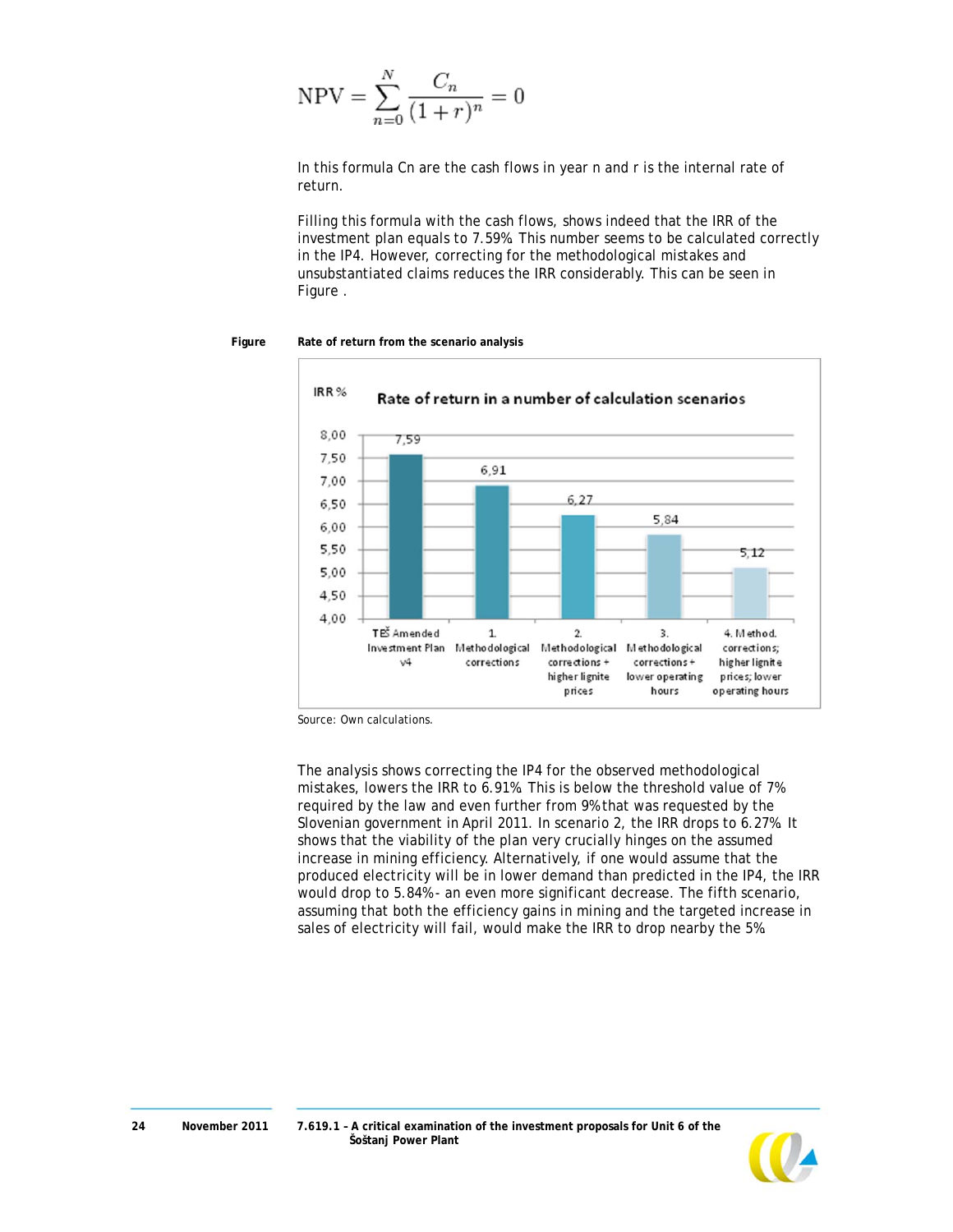#### **3.2 Impacts on net operating profits and losses**

The methodological corrections and the removal of unsubstantiated claims in the IP4, makes the additional unit 6 also less profitable.

A graphical picture of the total net yearly profit/loss of the scenarios is given in Figure .



**Figure Operational net yearly profit/loss** 

This figure shows that the profitability of the plant will decrease quite substantially. However, as expected from the positive IRR, the investment remains profitable for the company, as the net gains are in all scenarios outweighting the net losses.

#### **3.3 Conclusions**

In this chapter we have determined the impacts for adjusting for factors revealed in Chapter 2. In Chapter 2 we have identified a couple of methodological errors, and, in addition, a few unsubstantiated claims. The results from our IRR analysis show that correcting for the methodological mistakes lowers the IRR from 7.59% to 6.91%. The unsubstantiated assumptions in the IP4 give room for more risks. If all risks would materialize, the IRR would drop to nearby 5%. The operational profit and losses are, on average, about half of what is expected in the IRR.

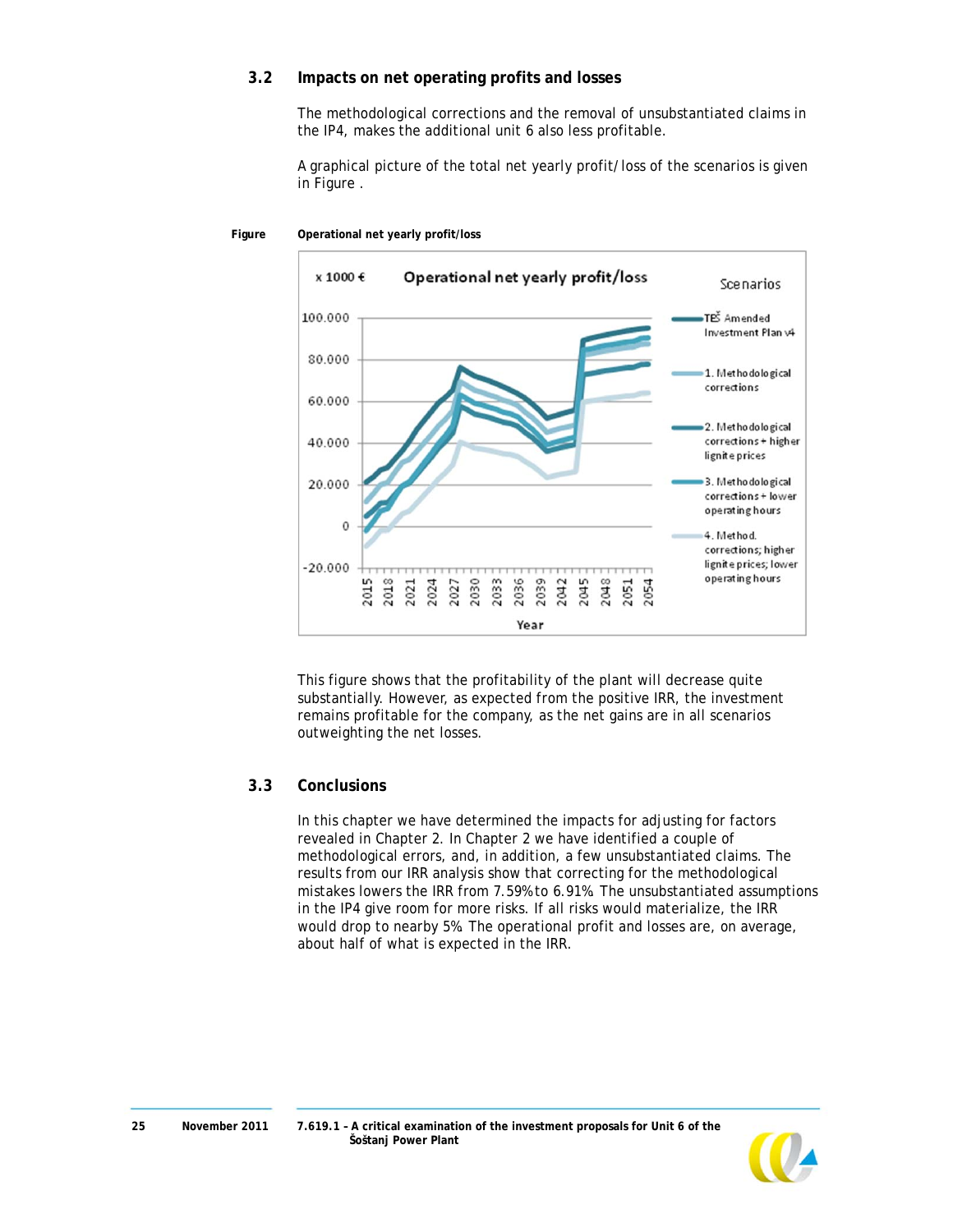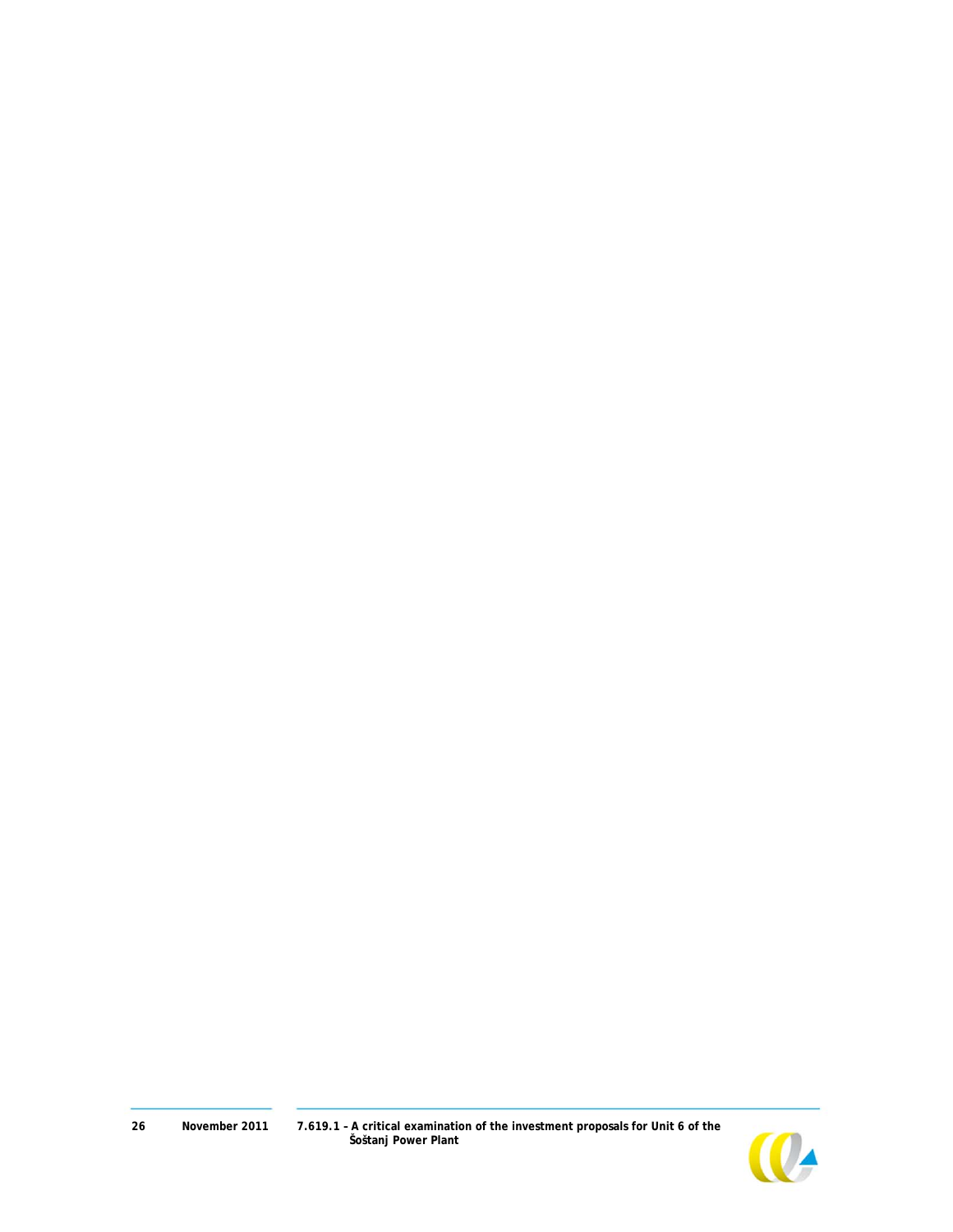# 4 Conclusions

The Holding Slovenske Elektrarne (HSE), owner of the electricity production unit Termoelektrarna Šoštanj (ŠTPP) in Slovenia, has commissioned a plan to construct Unit 6 of this powerplant. The main reason for the investment in the new Unit 6 is that the existing production units in ŠTPP are obsolete and operating with outdated technology which will eventually fail to comply with the minimum requirements for such units. The proposed Unit 6 will replace Units 4 and 5 and will be fired using lignite from the nearby Velenje mine.

Between 2005 and 2011, four investment plans have been produced with quite a lot differences in calculations and outcomes. CEE Bankwatch Network and Focus, association for sustainable development have asked CE Delft to investigate the last Investment Plan 4 (IP4). This IP4 concludes that the investment proposal has a positive internal rate of return of 7.59%. However, our methodological review has illustrated a number of shortcomings. We classified them in methodological mistakes and unsubstantiated claims – and they can be summarized as follows.

#### *Methodological mistakes*

- 1. Lignite prices are too low (income of subsidiary companies should not be included).
- 2. The lignite consumption in Unit 6 is too low from 2028 and on as the IP assumes that efficiency in electricity production between 2028-2054 is improving, while a constant efficiency is more likely.
- 3. In the calculation of the  $CO<sub>2</sub>$  costs, the oil consumption has not been taken into account and the IP4 incorrectly assumes that emission from heat generation and process emissions from the desulpherisation unit will receive free allocation until 2054. Instead we assumed in our financial analysis that these emissions will fall under auctioning from 2020 and on.
- *4. Unsubstantiated claims.*
- 5. The increase of mine efficiency is not substantiated (resulting in underestimation lignite prices).
- 6. The market for extra electric power output is not substantiated (1,000 GWh).

In addition to these mistakes and unsubstantiated claims a couple of other issues have been identified, such as an incomplete cost-benefit analysis framework of analysis; implicit assumptions that the EU will not step up to a -30% climate target, and vagueness about the inclusion of coal consumption for heat generation between 2015-2028. However, the impacts from these points have not been elaborated further in our report.

The results from our IRR analysis show that correcting for the methodological mistakes lowers the IRR from 7.59% to 6.91%. The unsubstantiated assumptions in the IP4 give room for more risks. If all risks would materialize, the IRR would drop to nearby 5%. The operational profit and losses are, on average, about half of what is expected in the IRR.

The IRR corrected for methodological mistakes is below the threshold value of 7% aimed for by TEŠ and well below 9% that was requested by the Slovenian government in April 2011, therefore under Slovenian conditions this project should not be granted the state support in the form of state guarantee.

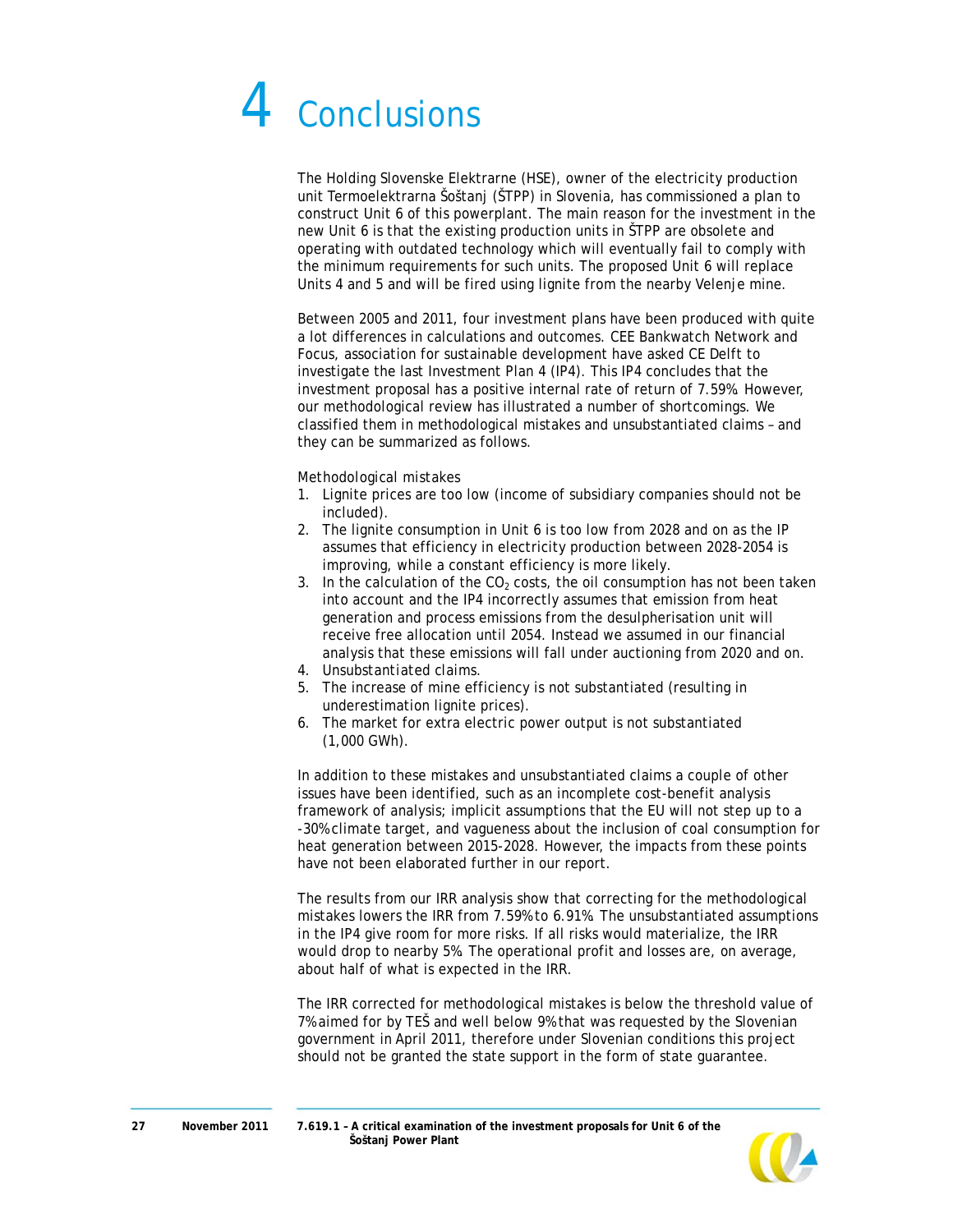**28 November 2011 7.619.1 – A critical examination of the investment proposals for Unit 6 of the Šoštanj Power Plant**